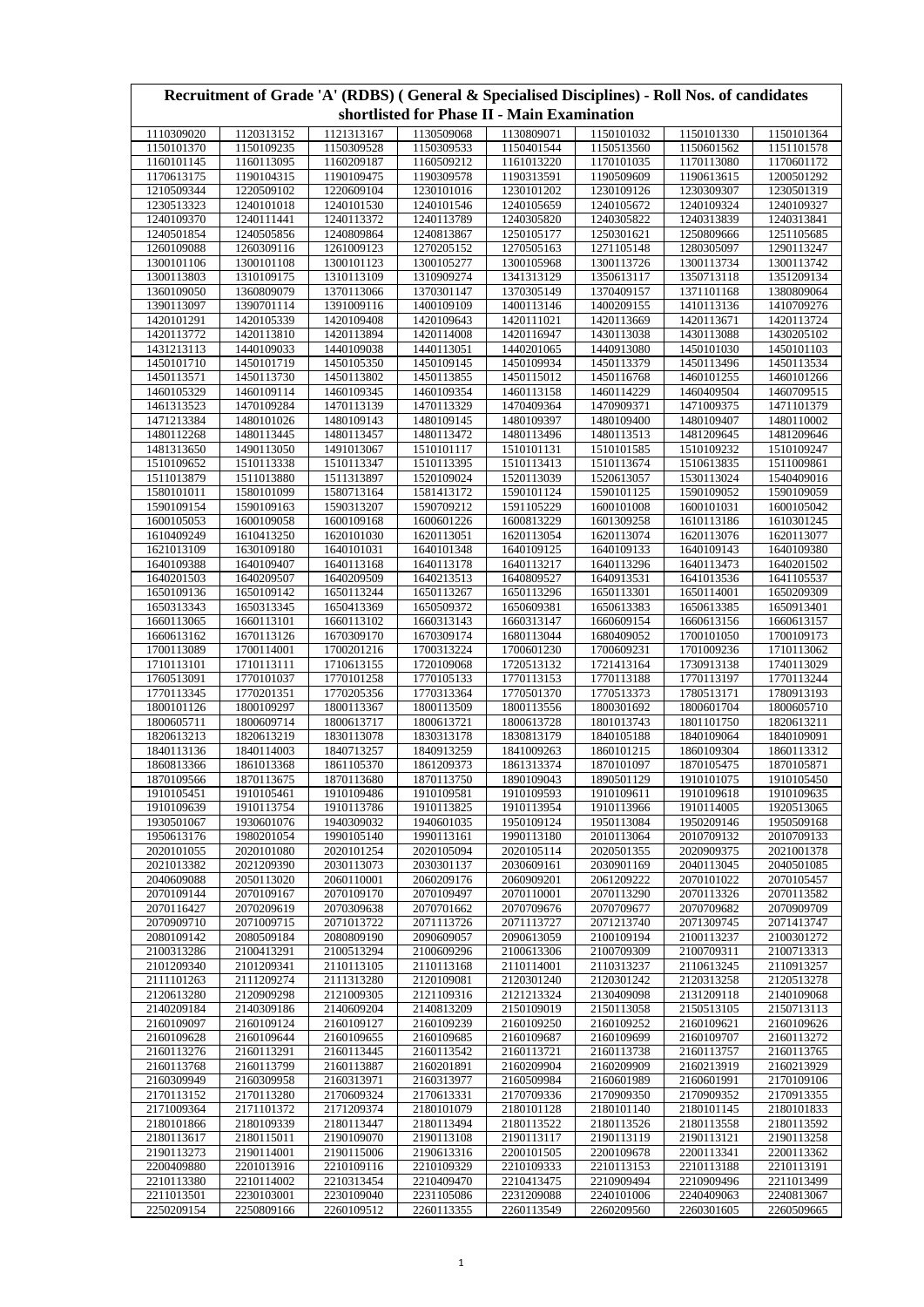| shortlisted for Phase II - Main Examination<br>2260909693<br>2260909694<br>2270101064<br>2270101114<br>2260813681<br>2270110429<br>2270113641<br>2270301672<br>2270301686<br>2270509784<br>2270301676<br>2270309738<br>2270409767<br>2270501776<br>2270501778<br>2270509783<br>2270509785<br>2270809805<br>2270809812<br>2270913827<br>2271101837<br>2271101839<br>2280109141<br>2290305143<br>2290309157<br>2290609164<br>2290613165<br>2290809167<br>2300113155<br>2300409313<br>2300413318<br>2310309172<br>2320101108<br>2320101140<br>2320101154<br>2320101245<br>2320101435<br>2320101592<br>2320109867<br>2320109870<br>2320109890<br>2320109948<br>2320109956<br>2330101140<br>2330101153<br>2330101484<br>2330101575<br>2330101659<br>2330101887<br>2340101093<br>2340101201<br>2340113181<br>2340413322<br>2341209373<br>2340709337<br>2340809345<br>2340813358<br>2341101367<br>2341101368<br>2341105370<br>2350109231<br>2350112304<br>2350301517<br>2350109414<br>2350205495<br>2350305523<br>2350305524<br>2350313548<br>2350313549<br>2350413563<br>2350909574<br>2351009579<br>2351101586<br>2351101587<br>2360101058<br>2350409561<br>2350613569<br>2360101126<br>2360101165<br>2360101408<br>2360102001<br>2360109725<br>2360109761<br>2360101061<br>2360109811<br>2360109920<br>2360109834<br>2360109839<br>2360109856<br>2360109871<br>2360109921<br>2360109938<br>2360109974<br>2360109990<br>2360109996<br>2360109982<br>2370101001<br>2370109016<br>2370113037<br>2370409054<br>2370701062<br>2371209075<br>2380413133<br>2390109153<br>2390201173<br>2390301184<br>2390309186<br>2391009192<br>2400105411<br>2400105435<br>2400106001<br>2400109334<br>2400109490<br>2400205535<br>2400205539<br>2400205541<br>2400605590<br>2400709599<br>2420105082<br>2420105126<br>2420105526<br>2420113541<br>2420113547<br>2420205567<br>2420205557<br>2420205568<br>2420205569<br>2420305586<br>2420305589<br>2420305605<br>2420305619<br>2421109680<br>2440605346<br>2441105368<br>2450101688<br>2450101981<br>2450109188<br>2450109752<br>2450110005<br>2450113329<br>2440905352<br>2450113434<br>2450113448<br>2450113502<br>2450113578<br>2450113596<br>2450113757<br>2450113783<br>2450113808<br>2450115089<br>2450115092<br>2460116111<br>2470109056<br>2470713180<br>2450115043<br>2460110001<br>2470301173<br>2480105559<br>2480113901<br>2480101287<br>2480105379<br>2480109700<br>2480110003<br>2480113922<br>2490101221<br>2490113358<br>2490109096<br>2490109284<br>2490113297<br>2490113301<br>2490113351<br>2490116206<br>2490213375<br>2490305380<br>2490613387<br>2491113392<br>2500409062<br>2500501063<br>2500713065<br>2510115001<br>2520913023<br>2520913024<br>2530105059<br>2530109128<br>2531009320<br>2540101027<br>2540409237<br>2540509239<br>2540513243<br>2540913249<br>2560101102<br>2560109114<br>2580101063<br>2580101068<br>2580109117<br>2580809297<br>2581101302<br>2590113194<br>2590113197<br>2590113246<br>2590809369<br>2590909374<br>2600109255<br>2600109274<br>2590109162<br>2601009446<br>2601013447<br>2601313448<br>2610101016<br>2610101033<br>2610109152<br>2610209288<br>2610313315<br>2610413335<br>2610813359<br>2610313324<br>2610413333<br>2610613343<br>2610613346<br>2620513249<br>2630109073<br>2630113095<br>2630109072<br>2640101070<br>2640113152<br>2640113154<br>2640113199<br>2640113222<br>2640613330<br>2641113338<br>2650113088<br>2650201096<br>2660101147<br>2660113095<br>2670105056<br>2680113099<br>2680301123<br>2680313149<br>2680609152<br>2680613155<br>2690101248<br>2690105369<br>2690105472<br>2690105479<br>2690105592<br>2690105606<br>2690109654<br>2690109688<br>2690109660<br>2690109687<br>2690109713<br>2690109723<br>2690109730<br>2690109750<br>2690113860<br>2690113958<br>2690113988<br>2690113998<br>2700109074<br>2700113106<br>2700113234<br>2700301259<br>2700309263<br>2700409265<br>2701309281<br>2710105087<br>2710109104<br>2710113137<br>2711013310<br>2710109096<br>2710213260<br>2710909302<br>2711113312<br>2720109043<br>2720205105<br>2720609116<br>2720913118<br>2721113120<br>2730109071<br>2730305236<br>2730509267<br>2730609268<br>2730701270<br>2730809275<br>2730809276<br>2730813278<br>2731213291<br>2740509077<br>2750101199<br>2750101202<br>2750101211<br>2750101213<br>2750101218<br>2750101236<br>2750101261<br>2750101301<br>2750101339<br>2750109640<br>2750101477<br>2750105534<br>2750109576<br>2750109577<br>2750109591<br>2750109618<br>2750109673<br>2750109684<br>2750109723<br>2750109740<br>2750109780<br>2750109809<br>2750109823<br>2750109885<br>2750109902<br>2760109161<br>2750109912<br>2750109915<br>2750109920<br>2750109925<br>2750113965<br>2760101064<br>2760101100<br>2760109177<br>2760109226<br>2760109274<br>2760109320<br>2760109330<br>2760113350<br>2760113410<br>2760509472<br>2760809487<br>2761009492<br>2770109035<br>2760309460<br>2760509470<br>2760509471<br>2760809486<br>2790111002<br>2770301117<br>2770509088<br>2780109041<br>2790101041<br>2790509131<br>2791005138<br>2820109300<br>2820509391<br>2820709394<br>2820809396<br>2820809398<br>2821313406<br>2870109089<br>2870109099<br>2870109110<br>2870109208<br>2870109222<br>2870309258<br>2870509274<br>2870909287<br>2880109051<br>2880109067<br>2880513098<br>2890109193<br>2890109216<br>2890501298<br>2891009315<br>2891209322<br>2900509027<br>2910909209<br>2940101062<br>2940309122<br>2940909134<br>2941209138<br>2940305113<br>2940305116<br>2940305117<br>2940709131<br>2950609122<br>2970101525<br>2960109022<br>2960109030<br>2970101293<br>2970101304<br>2970101578<br>2970101634<br>2970102001<br>2970114008<br>2970114012<br>2970115046<br>2970115047<br>2980101010<br>2980109078<br>2990101150<br>2990509219<br>3000109274<br>3000113174<br>3001209344<br>3010101028<br>3010509308<br>3010709313<br>3000109262<br>3010113241<br>3011009326<br>3011101327<br>3020109221<br>3020109483<br>3020109491<br>3020111006<br>3020213581<br>3020301596<br>3020513612<br>3020913628<br>3031105240<br>3031113242<br>3031209245<br>3031213248<br>3040113832<br>3040305949<br>3040409983<br>3040409987<br>3040509997<br>3040509998<br>3050113031<br>3040311616<br>3051209050<br>3060613425<br>3080109175<br>3080813595<br>3061101433<br>3080113240<br>3080113488<br>3090109140<br>3090109173<br>3090313521<br>3090509525<br>3090601526<br>3100110001<br>3100113262<br>3101209304<br>3110116628<br>3120101349<br>3110101166<br>3110101653<br>3110113517<br>3110114002<br>3110115622<br>3120105775<br>3120109832<br>3120109874<br>3120109930<br>3120109983<br>3120110004<br>3120111024<br>3130913123<br>3140109184<br>3140113271<br>3140113449<br>3140213483<br>3140313506<br>3140609526<br>3140609528<br>3150101019<br>3150109105<br>3150113120<br>3150213294<br>3150913315<br>3160113132<br>3150113281<br>3170109355<br>3170113545<br>3170113546<br>3170109321<br>3170109416<br>3170111015<br>3170113486<br>3170113563<br>3170113589<br>3170113721<br>3170114004<br>3170209739<br>3170209740<br>3170209745<br>3170309757<br>3170409767<br>3171013793<br>3170513769<br>3171009792<br>3171313808<br>3171401809<br>3171409811<br>3180501051<br>3190109320<br>3190113467<br>3190209908<br>3190301962<br>3190309982<br>3190309983<br>3190309986<br>3191211645<br>3200105218<br>3200109220<br>3200109654<br>3200113299<br>3200113305<br>3200115003<br>3200116485<br>3200205821<br>3200205826<br>3200213829<br>3200213831<br>3200301836<br>3200409873<br>3200613885<br>3200701887<br>3200713890<br>3200709888<br>3200709889<br>3200813896<br>3200813898<br>3200909910<br>3200909911<br>3200913917<br>3200913920<br>3200913929<br>3200913921<br>3200913923<br>3200913928<br>3201101950<br>3210113123<br>3210301319<br>3210313344<br>3210413365<br>3210413367<br>3210505374<br>3210513376<br>3210609383<br>3210613386<br>3210613389<br>3210701393<br>3210701394<br>3210701395<br>3210713400<br>3210813413<br>3210813415<br>3210813416<br>3211113433<br>3230709182<br>3230813184<br>3231101189<br>3231109190<br>3240101052<br>3240109101<br>3240113120<br>3241309172<br>3241313173<br>3260701060<br>3260813063<br>3261013064<br>3270105032<br>3270109102<br>3270113117<br>3270313137<br>3271309146<br>3280101052<br>3280113169<br>3280113171<br>3280513187<br>3280701188<br>3280109084<br>3280205178<br>3290115103<br>3290409183<br>3291413204<br>3300101029<br>3300113148<br>3300113174<br>3300213193<br>3300509231 | Recruitment of Grade 'A' (RDBS) (General & Specialised Disciplines) - Roll Nos. of candidates |            |            |            |            |            |            |            |
|---------------------------------------------------------------------------------------------------------------------------------------------------------------------------------------------------------------------------------------------------------------------------------------------------------------------------------------------------------------------------------------------------------------------------------------------------------------------------------------------------------------------------------------------------------------------------------------------------------------------------------------------------------------------------------------------------------------------------------------------------------------------------------------------------------------------------------------------------------------------------------------------------------------------------------------------------------------------------------------------------------------------------------------------------------------------------------------------------------------------------------------------------------------------------------------------------------------------------------------------------------------------------------------------------------------------------------------------------------------------------------------------------------------------------------------------------------------------------------------------------------------------------------------------------------------------------------------------------------------------------------------------------------------------------------------------------------------------------------------------------------------------------------------------------------------------------------------------------------------------------------------------------------------------------------------------------------------------------------------------------------------------------------------------------------------------------------------------------------------------------------------------------------------------------------------------------------------------------------------------------------------------------------------------------------------------------------------------------------------------------------------------------------------------------------------------------------------------------------------------------------------------------------------------------------------------------------------------------------------------------------------------------------------------------------------------------------------------------------------------------------------------------------------------------------------------------------------------------------------------------------------------------------------------------------------------------------------------------------------------------------------------------------------------------------------------------------------------------------------------------------------------------------------------------------------------------------------------------------------------------------------------------------------------------------------------------------------------------------------------------------------------------------------------------------------------------------------------------------------------------------------------------------------------------------------------------------------------------------------------------------------------------------------------------------------------------------------------------------------------------------------------------------------------------------------------------------------------------------------------------------------------------------------------------------------------------------------------------------------------------------------------------------------------------------------------------------------------------------------------------------------------------------------------------------------------------------------------------------------------------------------------------------------------------------------------------------------------------------------------------------------------------------------------------------------------------------------------------------------------------------------------------------------------------------------------------------------------------------------------------------------------------------------------------------------------------------------------------------------------------------------------------------------------------------------------------------------------------------------------------------------------------------------------------------------------------------------------------------------------------------------------------------------------------------------------------------------------------------------------------------------------------------------------------------------------------------------------------------------------------------------------------------------------------------------------------------------------------------------------------------------------------------------------------------------------------------------------------------------------------------------------------------------------------------------------------------------------------------------------------------------------------------------------------------------------------------------------------------------------------------------------------------------------------------------------------------------------------------------------------------------------------------------------------------------------------------------------------------------------------------------------------------------------------------------------------------------------------------------------------------------------------------------------------------------------------------------------------------------------------------------------------------------------------------------------------------------------------------------------------------------------------------------------------------------------------------------------------------------------------------------------------------------------------------------------------------------------------------------------------------------------------------------------------------------------------------------------------------------------------------------------------------------------------------------------------------------------------------------------------------------------------------------------------------------------------------------------------------------------------------------------------------------------------------------------------------------------------------------------------------------------------------------------------------------------------------------------------------------------------------------------------------------------------------------------------------------------------------------------------------------------------------------------------------------------------------------------------------------------------------------------------------------------------------------------------------------------------------------------------------------------------------------------------------------------------------------------------------------------------------------------------------------------------------------------------------------------------------------------------------------------------------------------------------------------------------------------------------------------------------------------------------------------------------------------------------------------------------------------------------------------------------------------------------------------------------------------------------------------------------------------------------------------------------------------------------------------------------------------------------------------------------------------------------------------|-----------------------------------------------------------------------------------------------|------------|------------|------------|------------|------------|------------|------------|
|                                                                                                                                                                                                                                                                                                                                                                                                                                                                                                                                                                                                                                                                                                                                                                                                                                                                                                                                                                                                                                                                                                                                                                                                                                                                                                                                                                                                                                                                                                                                                                                                                                                                                                                                                                                                                                                                                                                                                                                                                                                                                                                                                                                                                                                                                                                                                                                                                                                                                                                                                                                                                                                                                                                                                                                                                                                                                                                                                                                                                                                                                                                                                                                                                                                                                                                                                                                                                                                                                                                                                                                                                                                                                                                                                                                                                                                                                                                                                                                                                                                                                                                                                                                                                                                                                                                                                                                                                                                                                                                                                                                                                                                                                                                                                                                                                                                                                                                                                                                                                                                                                                                                                                                                                                                                                                                                                                                                                                                                                                                                                                                                                                                                                                                                                                                                                                                                                                                                                                                                                                                                                                                                                                                                                                                                                                                                                                                                                                                                                                                                                                                                                                                                                                                                                                                                                                                                                                                                                                                                                                                                                                                                                                                                                                                                                                                                                                                                                                                                                                                                                                                                                                                                                                                                                                                                                                                                                                                                                                                                                                                                                                                                                                                                                                                                                                                                                                                                                                             |                                                                                               |            |            |            |            |            |            |            |
|                                                                                                                                                                                                                                                                                                                                                                                                                                                                                                                                                                                                                                                                                                                                                                                                                                                                                                                                                                                                                                                                                                                                                                                                                                                                                                                                                                                                                                                                                                                                                                                                                                                                                                                                                                                                                                                                                                                                                                                                                                                                                                                                                                                                                                                                                                                                                                                                                                                                                                                                                                                                                                                                                                                                                                                                                                                                                                                                                                                                                                                                                                                                                                                                                                                                                                                                                                                                                                                                                                                                                                                                                                                                                                                                                                                                                                                                                                                                                                                                                                                                                                                                                                                                                                                                                                                                                                                                                                                                                                                                                                                                                                                                                                                                                                                                                                                                                                                                                                                                                                                                                                                                                                                                                                                                                                                                                                                                                                                                                                                                                                                                                                                                                                                                                                                                                                                                                                                                                                                                                                                                                                                                                                                                                                                                                                                                                                                                                                                                                                                                                                                                                                                                                                                                                                                                                                                                                                                                                                                                                                                                                                                                                                                                                                                                                                                                                                                                                                                                                                                                                                                                                                                                                                                                                                                                                                                                                                                                                                                                                                                                                                                                                                                                                                                                                                                                                                                                                                             |                                                                                               |            |            |            |            |            |            |            |
|                                                                                                                                                                                                                                                                                                                                                                                                                                                                                                                                                                                                                                                                                                                                                                                                                                                                                                                                                                                                                                                                                                                                                                                                                                                                                                                                                                                                                                                                                                                                                                                                                                                                                                                                                                                                                                                                                                                                                                                                                                                                                                                                                                                                                                                                                                                                                                                                                                                                                                                                                                                                                                                                                                                                                                                                                                                                                                                                                                                                                                                                                                                                                                                                                                                                                                                                                                                                                                                                                                                                                                                                                                                                                                                                                                                                                                                                                                                                                                                                                                                                                                                                                                                                                                                                                                                                                                                                                                                                                                                                                                                                                                                                                                                                                                                                                                                                                                                                                                                                                                                                                                                                                                                                                                                                                                                                                                                                                                                                                                                                                                                                                                                                                                                                                                                                                                                                                                                                                                                                                                                                                                                                                                                                                                                                                                                                                                                                                                                                                                                                                                                                                                                                                                                                                                                                                                                                                                                                                                                                                                                                                                                                                                                                                                                                                                                                                                                                                                                                                                                                                                                                                                                                                                                                                                                                                                                                                                                                                                                                                                                                                                                                                                                                                                                                                                                                                                                                                                             |                                                                                               |            |            |            |            |            |            |            |
|                                                                                                                                                                                                                                                                                                                                                                                                                                                                                                                                                                                                                                                                                                                                                                                                                                                                                                                                                                                                                                                                                                                                                                                                                                                                                                                                                                                                                                                                                                                                                                                                                                                                                                                                                                                                                                                                                                                                                                                                                                                                                                                                                                                                                                                                                                                                                                                                                                                                                                                                                                                                                                                                                                                                                                                                                                                                                                                                                                                                                                                                                                                                                                                                                                                                                                                                                                                                                                                                                                                                                                                                                                                                                                                                                                                                                                                                                                                                                                                                                                                                                                                                                                                                                                                                                                                                                                                                                                                                                                                                                                                                                                                                                                                                                                                                                                                                                                                                                                                                                                                                                                                                                                                                                                                                                                                                                                                                                                                                                                                                                                                                                                                                                                                                                                                                                                                                                                                                                                                                                                                                                                                                                                                                                                                                                                                                                                                                                                                                                                                                                                                                                                                                                                                                                                                                                                                                                                                                                                                                                                                                                                                                                                                                                                                                                                                                                                                                                                                                                                                                                                                                                                                                                                                                                                                                                                                                                                                                                                                                                                                                                                                                                                                                                                                                                                                                                                                                                                             |                                                                                               |            |            |            |            |            |            | 2280113164 |
|                                                                                                                                                                                                                                                                                                                                                                                                                                                                                                                                                                                                                                                                                                                                                                                                                                                                                                                                                                                                                                                                                                                                                                                                                                                                                                                                                                                                                                                                                                                                                                                                                                                                                                                                                                                                                                                                                                                                                                                                                                                                                                                                                                                                                                                                                                                                                                                                                                                                                                                                                                                                                                                                                                                                                                                                                                                                                                                                                                                                                                                                                                                                                                                                                                                                                                                                                                                                                                                                                                                                                                                                                                                                                                                                                                                                                                                                                                                                                                                                                                                                                                                                                                                                                                                                                                                                                                                                                                                                                                                                                                                                                                                                                                                                                                                                                                                                                                                                                                                                                                                                                                                                                                                                                                                                                                                                                                                                                                                                                                                                                                                                                                                                                                                                                                                                                                                                                                                                                                                                                                                                                                                                                                                                                                                                                                                                                                                                                                                                                                                                                                                                                                                                                                                                                                                                                                                                                                                                                                                                                                                                                                                                                                                                                                                                                                                                                                                                                                                                                                                                                                                                                                                                                                                                                                                                                                                                                                                                                                                                                                                                                                                                                                                                                                                                                                                                                                                                                                             |                                                                                               |            |            |            |            |            |            | 2300409314 |
|                                                                                                                                                                                                                                                                                                                                                                                                                                                                                                                                                                                                                                                                                                                                                                                                                                                                                                                                                                                                                                                                                                                                                                                                                                                                                                                                                                                                                                                                                                                                                                                                                                                                                                                                                                                                                                                                                                                                                                                                                                                                                                                                                                                                                                                                                                                                                                                                                                                                                                                                                                                                                                                                                                                                                                                                                                                                                                                                                                                                                                                                                                                                                                                                                                                                                                                                                                                                                                                                                                                                                                                                                                                                                                                                                                                                                                                                                                                                                                                                                                                                                                                                                                                                                                                                                                                                                                                                                                                                                                                                                                                                                                                                                                                                                                                                                                                                                                                                                                                                                                                                                                                                                                                                                                                                                                                                                                                                                                                                                                                                                                                                                                                                                                                                                                                                                                                                                                                                                                                                                                                                                                                                                                                                                                                                                                                                                                                                                                                                                                                                                                                                                                                                                                                                                                                                                                                                                                                                                                                                                                                                                                                                                                                                                                                                                                                                                                                                                                                                                                                                                                                                                                                                                                                                                                                                                                                                                                                                                                                                                                                                                                                                                                                                                                                                                                                                                                                                                                             |                                                                                               |            |            |            |            |            |            | 2320101470 |
|                                                                                                                                                                                                                                                                                                                                                                                                                                                                                                                                                                                                                                                                                                                                                                                                                                                                                                                                                                                                                                                                                                                                                                                                                                                                                                                                                                                                                                                                                                                                                                                                                                                                                                                                                                                                                                                                                                                                                                                                                                                                                                                                                                                                                                                                                                                                                                                                                                                                                                                                                                                                                                                                                                                                                                                                                                                                                                                                                                                                                                                                                                                                                                                                                                                                                                                                                                                                                                                                                                                                                                                                                                                                                                                                                                                                                                                                                                                                                                                                                                                                                                                                                                                                                                                                                                                                                                                                                                                                                                                                                                                                                                                                                                                                                                                                                                                                                                                                                                                                                                                                                                                                                                                                                                                                                                                                                                                                                                                                                                                                                                                                                                                                                                                                                                                                                                                                                                                                                                                                                                                                                                                                                                                                                                                                                                                                                                                                                                                                                                                                                                                                                                                                                                                                                                                                                                                                                                                                                                                                                                                                                                                                                                                                                                                                                                                                                                                                                                                                                                                                                                                                                                                                                                                                                                                                                                                                                                                                                                                                                                                                                                                                                                                                                                                                                                                                                                                                                                             |                                                                                               |            |            |            |            |            |            |            |
|                                                                                                                                                                                                                                                                                                                                                                                                                                                                                                                                                                                                                                                                                                                                                                                                                                                                                                                                                                                                                                                                                                                                                                                                                                                                                                                                                                                                                                                                                                                                                                                                                                                                                                                                                                                                                                                                                                                                                                                                                                                                                                                                                                                                                                                                                                                                                                                                                                                                                                                                                                                                                                                                                                                                                                                                                                                                                                                                                                                                                                                                                                                                                                                                                                                                                                                                                                                                                                                                                                                                                                                                                                                                                                                                                                                                                                                                                                                                                                                                                                                                                                                                                                                                                                                                                                                                                                                                                                                                                                                                                                                                                                                                                                                                                                                                                                                                                                                                                                                                                                                                                                                                                                                                                                                                                                                                                                                                                                                                                                                                                                                                                                                                                                                                                                                                                                                                                                                                                                                                                                                                                                                                                                                                                                                                                                                                                                                                                                                                                                                                                                                                                                                                                                                                                                                                                                                                                                                                                                                                                                                                                                                                                                                                                                                                                                                                                                                                                                                                                                                                                                                                                                                                                                                                                                                                                                                                                                                                                                                                                                                                                                                                                                                                                                                                                                                                                                                                                                             |                                                                                               |            |            |            |            |            |            |            |
|                                                                                                                                                                                                                                                                                                                                                                                                                                                                                                                                                                                                                                                                                                                                                                                                                                                                                                                                                                                                                                                                                                                                                                                                                                                                                                                                                                                                                                                                                                                                                                                                                                                                                                                                                                                                                                                                                                                                                                                                                                                                                                                                                                                                                                                                                                                                                                                                                                                                                                                                                                                                                                                                                                                                                                                                                                                                                                                                                                                                                                                                                                                                                                                                                                                                                                                                                                                                                                                                                                                                                                                                                                                                                                                                                                                                                                                                                                                                                                                                                                                                                                                                                                                                                                                                                                                                                                                                                                                                                                                                                                                                                                                                                                                                                                                                                                                                                                                                                                                                                                                                                                                                                                                                                                                                                                                                                                                                                                                                                                                                                                                                                                                                                                                                                                                                                                                                                                                                                                                                                                                                                                                                                                                                                                                                                                                                                                                                                                                                                                                                                                                                                                                                                                                                                                                                                                                                                                                                                                                                                                                                                                                                                                                                                                                                                                                                                                                                                                                                                                                                                                                                                                                                                                                                                                                                                                                                                                                                                                                                                                                                                                                                                                                                                                                                                                                                                                                                                                             |                                                                                               |            |            |            |            |            |            |            |
|                                                                                                                                                                                                                                                                                                                                                                                                                                                                                                                                                                                                                                                                                                                                                                                                                                                                                                                                                                                                                                                                                                                                                                                                                                                                                                                                                                                                                                                                                                                                                                                                                                                                                                                                                                                                                                                                                                                                                                                                                                                                                                                                                                                                                                                                                                                                                                                                                                                                                                                                                                                                                                                                                                                                                                                                                                                                                                                                                                                                                                                                                                                                                                                                                                                                                                                                                                                                                                                                                                                                                                                                                                                                                                                                                                                                                                                                                                                                                                                                                                                                                                                                                                                                                                                                                                                                                                                                                                                                                                                                                                                                                                                                                                                                                                                                                                                                                                                                                                                                                                                                                                                                                                                                                                                                                                                                                                                                                                                                                                                                                                                                                                                                                                                                                                                                                                                                                                                                                                                                                                                                                                                                                                                                                                                                                                                                                                                                                                                                                                                                                                                                                                                                                                                                                                                                                                                                                                                                                                                                                                                                                                                                                                                                                                                                                                                                                                                                                                                                                                                                                                                                                                                                                                                                                                                                                                                                                                                                                                                                                                                                                                                                                                                                                                                                                                                                                                                                                                             |                                                                                               |            |            |            |            |            |            |            |
|                                                                                                                                                                                                                                                                                                                                                                                                                                                                                                                                                                                                                                                                                                                                                                                                                                                                                                                                                                                                                                                                                                                                                                                                                                                                                                                                                                                                                                                                                                                                                                                                                                                                                                                                                                                                                                                                                                                                                                                                                                                                                                                                                                                                                                                                                                                                                                                                                                                                                                                                                                                                                                                                                                                                                                                                                                                                                                                                                                                                                                                                                                                                                                                                                                                                                                                                                                                                                                                                                                                                                                                                                                                                                                                                                                                                                                                                                                                                                                                                                                                                                                                                                                                                                                                                                                                                                                                                                                                                                                                                                                                                                                                                                                                                                                                                                                                                                                                                                                                                                                                                                                                                                                                                                                                                                                                                                                                                                                                                                                                                                                                                                                                                                                                                                                                                                                                                                                                                                                                                                                                                                                                                                                                                                                                                                                                                                                                                                                                                                                                                                                                                                                                                                                                                                                                                                                                                                                                                                                                                                                                                                                                                                                                                                                                                                                                                                                                                                                                                                                                                                                                                                                                                                                                                                                                                                                                                                                                                                                                                                                                                                                                                                                                                                                                                                                                                                                                                                                             |                                                                                               |            |            |            |            |            |            |            |
|                                                                                                                                                                                                                                                                                                                                                                                                                                                                                                                                                                                                                                                                                                                                                                                                                                                                                                                                                                                                                                                                                                                                                                                                                                                                                                                                                                                                                                                                                                                                                                                                                                                                                                                                                                                                                                                                                                                                                                                                                                                                                                                                                                                                                                                                                                                                                                                                                                                                                                                                                                                                                                                                                                                                                                                                                                                                                                                                                                                                                                                                                                                                                                                                                                                                                                                                                                                                                                                                                                                                                                                                                                                                                                                                                                                                                                                                                                                                                                                                                                                                                                                                                                                                                                                                                                                                                                                                                                                                                                                                                                                                                                                                                                                                                                                                                                                                                                                                                                                                                                                                                                                                                                                                                                                                                                                                                                                                                                                                                                                                                                                                                                                                                                                                                                                                                                                                                                                                                                                                                                                                                                                                                                                                                                                                                                                                                                                                                                                                                                                                                                                                                                                                                                                                                                                                                                                                                                                                                                                                                                                                                                                                                                                                                                                                                                                                                                                                                                                                                                                                                                                                                                                                                                                                                                                                                                                                                                                                                                                                                                                                                                                                                                                                                                                                                                                                                                                                                                             |                                                                                               |            |            |            |            |            |            |            |
|                                                                                                                                                                                                                                                                                                                                                                                                                                                                                                                                                                                                                                                                                                                                                                                                                                                                                                                                                                                                                                                                                                                                                                                                                                                                                                                                                                                                                                                                                                                                                                                                                                                                                                                                                                                                                                                                                                                                                                                                                                                                                                                                                                                                                                                                                                                                                                                                                                                                                                                                                                                                                                                                                                                                                                                                                                                                                                                                                                                                                                                                                                                                                                                                                                                                                                                                                                                                                                                                                                                                                                                                                                                                                                                                                                                                                                                                                                                                                                                                                                                                                                                                                                                                                                                                                                                                                                                                                                                                                                                                                                                                                                                                                                                                                                                                                                                                                                                                                                                                                                                                                                                                                                                                                                                                                                                                                                                                                                                                                                                                                                                                                                                                                                                                                                                                                                                                                                                                                                                                                                                                                                                                                                                                                                                                                                                                                                                                                                                                                                                                                                                                                                                                                                                                                                                                                                                                                                                                                                                                                                                                                                                                                                                                                                                                                                                                                                                                                                                                                                                                                                                                                                                                                                                                                                                                                                                                                                                                                                                                                                                                                                                                                                                                                                                                                                                                                                                                                                             |                                                                                               |            |            |            |            |            |            |            |
|                                                                                                                                                                                                                                                                                                                                                                                                                                                                                                                                                                                                                                                                                                                                                                                                                                                                                                                                                                                                                                                                                                                                                                                                                                                                                                                                                                                                                                                                                                                                                                                                                                                                                                                                                                                                                                                                                                                                                                                                                                                                                                                                                                                                                                                                                                                                                                                                                                                                                                                                                                                                                                                                                                                                                                                                                                                                                                                                                                                                                                                                                                                                                                                                                                                                                                                                                                                                                                                                                                                                                                                                                                                                                                                                                                                                                                                                                                                                                                                                                                                                                                                                                                                                                                                                                                                                                                                                                                                                                                                                                                                                                                                                                                                                                                                                                                                                                                                                                                                                                                                                                                                                                                                                                                                                                                                                                                                                                                                                                                                                                                                                                                                                                                                                                                                                                                                                                                                                                                                                                                                                                                                                                                                                                                                                                                                                                                                                                                                                                                                                                                                                                                                                                                                                                                                                                                                                                                                                                                                                                                                                                                                                                                                                                                                                                                                                                                                                                                                                                                                                                                                                                                                                                                                                                                                                                                                                                                                                                                                                                                                                                                                                                                                                                                                                                                                                                                                                                                             |                                                                                               |            |            |            |            |            |            |            |
|                                                                                                                                                                                                                                                                                                                                                                                                                                                                                                                                                                                                                                                                                                                                                                                                                                                                                                                                                                                                                                                                                                                                                                                                                                                                                                                                                                                                                                                                                                                                                                                                                                                                                                                                                                                                                                                                                                                                                                                                                                                                                                                                                                                                                                                                                                                                                                                                                                                                                                                                                                                                                                                                                                                                                                                                                                                                                                                                                                                                                                                                                                                                                                                                                                                                                                                                                                                                                                                                                                                                                                                                                                                                                                                                                                                                                                                                                                                                                                                                                                                                                                                                                                                                                                                                                                                                                                                                                                                                                                                                                                                                                                                                                                                                                                                                                                                                                                                                                                                                                                                                                                                                                                                                                                                                                                                                                                                                                                                                                                                                                                                                                                                                                                                                                                                                                                                                                                                                                                                                                                                                                                                                                                                                                                                                                                                                                                                                                                                                                                                                                                                                                                                                                                                                                                                                                                                                                                                                                                                                                                                                                                                                                                                                                                                                                                                                                                                                                                                                                                                                                                                                                                                                                                                                                                                                                                                                                                                                                                                                                                                                                                                                                                                                                                                                                                                                                                                                                                             |                                                                                               |            |            |            |            |            |            |            |
|                                                                                                                                                                                                                                                                                                                                                                                                                                                                                                                                                                                                                                                                                                                                                                                                                                                                                                                                                                                                                                                                                                                                                                                                                                                                                                                                                                                                                                                                                                                                                                                                                                                                                                                                                                                                                                                                                                                                                                                                                                                                                                                                                                                                                                                                                                                                                                                                                                                                                                                                                                                                                                                                                                                                                                                                                                                                                                                                                                                                                                                                                                                                                                                                                                                                                                                                                                                                                                                                                                                                                                                                                                                                                                                                                                                                                                                                                                                                                                                                                                                                                                                                                                                                                                                                                                                                                                                                                                                                                                                                                                                                                                                                                                                                                                                                                                                                                                                                                                                                                                                                                                                                                                                                                                                                                                                                                                                                                                                                                                                                                                                                                                                                                                                                                                                                                                                                                                                                                                                                                                                                                                                                                                                                                                                                                                                                                                                                                                                                                                                                                                                                                                                                                                                                                                                                                                                                                                                                                                                                                                                                                                                                                                                                                                                                                                                                                                                                                                                                                                                                                                                                                                                                                                                                                                                                                                                                                                                                                                                                                                                                                                                                                                                                                                                                                                                                                                                                                                             |                                                                                               |            |            |            |            |            |            |            |
|                                                                                                                                                                                                                                                                                                                                                                                                                                                                                                                                                                                                                                                                                                                                                                                                                                                                                                                                                                                                                                                                                                                                                                                                                                                                                                                                                                                                                                                                                                                                                                                                                                                                                                                                                                                                                                                                                                                                                                                                                                                                                                                                                                                                                                                                                                                                                                                                                                                                                                                                                                                                                                                                                                                                                                                                                                                                                                                                                                                                                                                                                                                                                                                                                                                                                                                                                                                                                                                                                                                                                                                                                                                                                                                                                                                                                                                                                                                                                                                                                                                                                                                                                                                                                                                                                                                                                                                                                                                                                                                                                                                                                                                                                                                                                                                                                                                                                                                                                                                                                                                                                                                                                                                                                                                                                                                                                                                                                                                                                                                                                                                                                                                                                                                                                                                                                                                                                                                                                                                                                                                                                                                                                                                                                                                                                                                                                                                                                                                                                                                                                                                                                                                                                                                                                                                                                                                                                                                                                                                                                                                                                                                                                                                                                                                                                                                                                                                                                                                                                                                                                                                                                                                                                                                                                                                                                                                                                                                                                                                                                                                                                                                                                                                                                                                                                                                                                                                                                                             |                                                                                               |            |            |            |            |            |            |            |
|                                                                                                                                                                                                                                                                                                                                                                                                                                                                                                                                                                                                                                                                                                                                                                                                                                                                                                                                                                                                                                                                                                                                                                                                                                                                                                                                                                                                                                                                                                                                                                                                                                                                                                                                                                                                                                                                                                                                                                                                                                                                                                                                                                                                                                                                                                                                                                                                                                                                                                                                                                                                                                                                                                                                                                                                                                                                                                                                                                                                                                                                                                                                                                                                                                                                                                                                                                                                                                                                                                                                                                                                                                                                                                                                                                                                                                                                                                                                                                                                                                                                                                                                                                                                                                                                                                                                                                                                                                                                                                                                                                                                                                                                                                                                                                                                                                                                                                                                                                                                                                                                                                                                                                                                                                                                                                                                                                                                                                                                                                                                                                                                                                                                                                                                                                                                                                                                                                                                                                                                                                                                                                                                                                                                                                                                                                                                                                                                                                                                                                                                                                                                                                                                                                                                                                                                                                                                                                                                                                                                                                                                                                                                                                                                                                                                                                                                                                                                                                                                                                                                                                                                                                                                                                                                                                                                                                                                                                                                                                                                                                                                                                                                                                                                                                                                                                                                                                                                                                             |                                                                                               |            |            |            |            |            |            |            |
|                                                                                                                                                                                                                                                                                                                                                                                                                                                                                                                                                                                                                                                                                                                                                                                                                                                                                                                                                                                                                                                                                                                                                                                                                                                                                                                                                                                                                                                                                                                                                                                                                                                                                                                                                                                                                                                                                                                                                                                                                                                                                                                                                                                                                                                                                                                                                                                                                                                                                                                                                                                                                                                                                                                                                                                                                                                                                                                                                                                                                                                                                                                                                                                                                                                                                                                                                                                                                                                                                                                                                                                                                                                                                                                                                                                                                                                                                                                                                                                                                                                                                                                                                                                                                                                                                                                                                                                                                                                                                                                                                                                                                                                                                                                                                                                                                                                                                                                                                                                                                                                                                                                                                                                                                                                                                                                                                                                                                                                                                                                                                                                                                                                                                                                                                                                                                                                                                                                                                                                                                                                                                                                                                                                                                                                                                                                                                                                                                                                                                                                                                                                                                                                                                                                                                                                                                                                                                                                                                                                                                                                                                                                                                                                                                                                                                                                                                                                                                                                                                                                                                                                                                                                                                                                                                                                                                                                                                                                                                                                                                                                                                                                                                                                                                                                                                                                                                                                                                                             |                                                                                               |            |            |            |            |            |            |            |
|                                                                                                                                                                                                                                                                                                                                                                                                                                                                                                                                                                                                                                                                                                                                                                                                                                                                                                                                                                                                                                                                                                                                                                                                                                                                                                                                                                                                                                                                                                                                                                                                                                                                                                                                                                                                                                                                                                                                                                                                                                                                                                                                                                                                                                                                                                                                                                                                                                                                                                                                                                                                                                                                                                                                                                                                                                                                                                                                                                                                                                                                                                                                                                                                                                                                                                                                                                                                                                                                                                                                                                                                                                                                                                                                                                                                                                                                                                                                                                                                                                                                                                                                                                                                                                                                                                                                                                                                                                                                                                                                                                                                                                                                                                                                                                                                                                                                                                                                                                                                                                                                                                                                                                                                                                                                                                                                                                                                                                                                                                                                                                                                                                                                                                                                                                                                                                                                                                                                                                                                                                                                                                                                                                                                                                                                                                                                                                                                                                                                                                                                                                                                                                                                                                                                                                                                                                                                                                                                                                                                                                                                                                                                                                                                                                                                                                                                                                                                                                                                                                                                                                                                                                                                                                                                                                                                                                                                                                                                                                                                                                                                                                                                                                                                                                                                                                                                                                                                                                             |                                                                                               |            |            |            |            |            |            |            |
|                                                                                                                                                                                                                                                                                                                                                                                                                                                                                                                                                                                                                                                                                                                                                                                                                                                                                                                                                                                                                                                                                                                                                                                                                                                                                                                                                                                                                                                                                                                                                                                                                                                                                                                                                                                                                                                                                                                                                                                                                                                                                                                                                                                                                                                                                                                                                                                                                                                                                                                                                                                                                                                                                                                                                                                                                                                                                                                                                                                                                                                                                                                                                                                                                                                                                                                                                                                                                                                                                                                                                                                                                                                                                                                                                                                                                                                                                                                                                                                                                                                                                                                                                                                                                                                                                                                                                                                                                                                                                                                                                                                                                                                                                                                                                                                                                                                                                                                                                                                                                                                                                                                                                                                                                                                                                                                                                                                                                                                                                                                                                                                                                                                                                                                                                                                                                                                                                                                                                                                                                                                                                                                                                                                                                                                                                                                                                                                                                                                                                                                                                                                                                                                                                                                                                                                                                                                                                                                                                                                                                                                                                                                                                                                                                                                                                                                                                                                                                                                                                                                                                                                                                                                                                                                                                                                                                                                                                                                                                                                                                                                                                                                                                                                                                                                                                                                                                                                                                                             |                                                                                               |            |            |            |            |            |            |            |
|                                                                                                                                                                                                                                                                                                                                                                                                                                                                                                                                                                                                                                                                                                                                                                                                                                                                                                                                                                                                                                                                                                                                                                                                                                                                                                                                                                                                                                                                                                                                                                                                                                                                                                                                                                                                                                                                                                                                                                                                                                                                                                                                                                                                                                                                                                                                                                                                                                                                                                                                                                                                                                                                                                                                                                                                                                                                                                                                                                                                                                                                                                                                                                                                                                                                                                                                                                                                                                                                                                                                                                                                                                                                                                                                                                                                                                                                                                                                                                                                                                                                                                                                                                                                                                                                                                                                                                                                                                                                                                                                                                                                                                                                                                                                                                                                                                                                                                                                                                                                                                                                                                                                                                                                                                                                                                                                                                                                                                                                                                                                                                                                                                                                                                                                                                                                                                                                                                                                                                                                                                                                                                                                                                                                                                                                                                                                                                                                                                                                                                                                                                                                                                                                                                                                                                                                                                                                                                                                                                                                                                                                                                                                                                                                                                                                                                                                                                                                                                                                                                                                                                                                                                                                                                                                                                                                                                                                                                                                                                                                                                                                                                                                                                                                                                                                                                                                                                                                                                             |                                                                                               |            |            |            |            |            |            |            |
|                                                                                                                                                                                                                                                                                                                                                                                                                                                                                                                                                                                                                                                                                                                                                                                                                                                                                                                                                                                                                                                                                                                                                                                                                                                                                                                                                                                                                                                                                                                                                                                                                                                                                                                                                                                                                                                                                                                                                                                                                                                                                                                                                                                                                                                                                                                                                                                                                                                                                                                                                                                                                                                                                                                                                                                                                                                                                                                                                                                                                                                                                                                                                                                                                                                                                                                                                                                                                                                                                                                                                                                                                                                                                                                                                                                                                                                                                                                                                                                                                                                                                                                                                                                                                                                                                                                                                                                                                                                                                                                                                                                                                                                                                                                                                                                                                                                                                                                                                                                                                                                                                                                                                                                                                                                                                                                                                                                                                                                                                                                                                                                                                                                                                                                                                                                                                                                                                                                                                                                                                                                                                                                                                                                                                                                                                                                                                                                                                                                                                                                                                                                                                                                                                                                                                                                                                                                                                                                                                                                                                                                                                                                                                                                                                                                                                                                                                                                                                                                                                                                                                                                                                                                                                                                                                                                                                                                                                                                                                                                                                                                                                                                                                                                                                                                                                                                                                                                                                                             |                                                                                               |            |            |            |            |            |            |            |
|                                                                                                                                                                                                                                                                                                                                                                                                                                                                                                                                                                                                                                                                                                                                                                                                                                                                                                                                                                                                                                                                                                                                                                                                                                                                                                                                                                                                                                                                                                                                                                                                                                                                                                                                                                                                                                                                                                                                                                                                                                                                                                                                                                                                                                                                                                                                                                                                                                                                                                                                                                                                                                                                                                                                                                                                                                                                                                                                                                                                                                                                                                                                                                                                                                                                                                                                                                                                                                                                                                                                                                                                                                                                                                                                                                                                                                                                                                                                                                                                                                                                                                                                                                                                                                                                                                                                                                                                                                                                                                                                                                                                                                                                                                                                                                                                                                                                                                                                                                                                                                                                                                                                                                                                                                                                                                                                                                                                                                                                                                                                                                                                                                                                                                                                                                                                                                                                                                                                                                                                                                                                                                                                                                                                                                                                                                                                                                                                                                                                                                                                                                                                                                                                                                                                                                                                                                                                                                                                                                                                                                                                                                                                                                                                                                                                                                                                                                                                                                                                                                                                                                                                                                                                                                                                                                                                                                                                                                                                                                                                                                                                                                                                                                                                                                                                                                                                                                                                                                             |                                                                                               |            |            |            |            |            |            |            |
|                                                                                                                                                                                                                                                                                                                                                                                                                                                                                                                                                                                                                                                                                                                                                                                                                                                                                                                                                                                                                                                                                                                                                                                                                                                                                                                                                                                                                                                                                                                                                                                                                                                                                                                                                                                                                                                                                                                                                                                                                                                                                                                                                                                                                                                                                                                                                                                                                                                                                                                                                                                                                                                                                                                                                                                                                                                                                                                                                                                                                                                                                                                                                                                                                                                                                                                                                                                                                                                                                                                                                                                                                                                                                                                                                                                                                                                                                                                                                                                                                                                                                                                                                                                                                                                                                                                                                                                                                                                                                                                                                                                                                                                                                                                                                                                                                                                                                                                                                                                                                                                                                                                                                                                                                                                                                                                                                                                                                                                                                                                                                                                                                                                                                                                                                                                                                                                                                                                                                                                                                                                                                                                                                                                                                                                                                                                                                                                                                                                                                                                                                                                                                                                                                                                                                                                                                                                                                                                                                                                                                                                                                                                                                                                                                                                                                                                                                                                                                                                                                                                                                                                                                                                                                                                                                                                                                                                                                                                                                                                                                                                                                                                                                                                                                                                                                                                                                                                                                                             |                                                                                               |            |            |            |            |            |            |            |
|                                                                                                                                                                                                                                                                                                                                                                                                                                                                                                                                                                                                                                                                                                                                                                                                                                                                                                                                                                                                                                                                                                                                                                                                                                                                                                                                                                                                                                                                                                                                                                                                                                                                                                                                                                                                                                                                                                                                                                                                                                                                                                                                                                                                                                                                                                                                                                                                                                                                                                                                                                                                                                                                                                                                                                                                                                                                                                                                                                                                                                                                                                                                                                                                                                                                                                                                                                                                                                                                                                                                                                                                                                                                                                                                                                                                                                                                                                                                                                                                                                                                                                                                                                                                                                                                                                                                                                                                                                                                                                                                                                                                                                                                                                                                                                                                                                                                                                                                                                                                                                                                                                                                                                                                                                                                                                                                                                                                                                                                                                                                                                                                                                                                                                                                                                                                                                                                                                                                                                                                                                                                                                                                                                                                                                                                                                                                                                                                                                                                                                                                                                                                                                                                                                                                                                                                                                                                                                                                                                                                                                                                                                                                                                                                                                                                                                                                                                                                                                                                                                                                                                                                                                                                                                                                                                                                                                                                                                                                                                                                                                                                                                                                                                                                                                                                                                                                                                                                                                             |                                                                                               |            |            |            |            |            |            |            |
|                                                                                                                                                                                                                                                                                                                                                                                                                                                                                                                                                                                                                                                                                                                                                                                                                                                                                                                                                                                                                                                                                                                                                                                                                                                                                                                                                                                                                                                                                                                                                                                                                                                                                                                                                                                                                                                                                                                                                                                                                                                                                                                                                                                                                                                                                                                                                                                                                                                                                                                                                                                                                                                                                                                                                                                                                                                                                                                                                                                                                                                                                                                                                                                                                                                                                                                                                                                                                                                                                                                                                                                                                                                                                                                                                                                                                                                                                                                                                                                                                                                                                                                                                                                                                                                                                                                                                                                                                                                                                                                                                                                                                                                                                                                                                                                                                                                                                                                                                                                                                                                                                                                                                                                                                                                                                                                                                                                                                                                                                                                                                                                                                                                                                                                                                                                                                                                                                                                                                                                                                                                                                                                                                                                                                                                                                                                                                                                                                                                                                                                                                                                                                                                                                                                                                                                                                                                                                                                                                                                                                                                                                                                                                                                                                                                                                                                                                                                                                                                                                                                                                                                                                                                                                                                                                                                                                                                                                                                                                                                                                                                                                                                                                                                                                                                                                                                                                                                                                                             |                                                                                               |            |            |            |            |            |            |            |
|                                                                                                                                                                                                                                                                                                                                                                                                                                                                                                                                                                                                                                                                                                                                                                                                                                                                                                                                                                                                                                                                                                                                                                                                                                                                                                                                                                                                                                                                                                                                                                                                                                                                                                                                                                                                                                                                                                                                                                                                                                                                                                                                                                                                                                                                                                                                                                                                                                                                                                                                                                                                                                                                                                                                                                                                                                                                                                                                                                                                                                                                                                                                                                                                                                                                                                                                                                                                                                                                                                                                                                                                                                                                                                                                                                                                                                                                                                                                                                                                                                                                                                                                                                                                                                                                                                                                                                                                                                                                                                                                                                                                                                                                                                                                                                                                                                                                                                                                                                                                                                                                                                                                                                                                                                                                                                                                                                                                                                                                                                                                                                                                                                                                                                                                                                                                                                                                                                                                                                                                                                                                                                                                                                                                                                                                                                                                                                                                                                                                                                                                                                                                                                                                                                                                                                                                                                                                                                                                                                                                                                                                                                                                                                                                                                                                                                                                                                                                                                                                                                                                                                                                                                                                                                                                                                                                                                                                                                                                                                                                                                                                                                                                                                                                                                                                                                                                                                                                                                             |                                                                                               |            |            |            |            |            |            |            |
|                                                                                                                                                                                                                                                                                                                                                                                                                                                                                                                                                                                                                                                                                                                                                                                                                                                                                                                                                                                                                                                                                                                                                                                                                                                                                                                                                                                                                                                                                                                                                                                                                                                                                                                                                                                                                                                                                                                                                                                                                                                                                                                                                                                                                                                                                                                                                                                                                                                                                                                                                                                                                                                                                                                                                                                                                                                                                                                                                                                                                                                                                                                                                                                                                                                                                                                                                                                                                                                                                                                                                                                                                                                                                                                                                                                                                                                                                                                                                                                                                                                                                                                                                                                                                                                                                                                                                                                                                                                                                                                                                                                                                                                                                                                                                                                                                                                                                                                                                                                                                                                                                                                                                                                                                                                                                                                                                                                                                                                                                                                                                                                                                                                                                                                                                                                                                                                                                                                                                                                                                                                                                                                                                                                                                                                                                                                                                                                                                                                                                                                                                                                                                                                                                                                                                                                                                                                                                                                                                                                                                                                                                                                                                                                                                                                                                                                                                                                                                                                                                                                                                                                                                                                                                                                                                                                                                                                                                                                                                                                                                                                                                                                                                                                                                                                                                                                                                                                                                                             |                                                                                               |            |            |            |            |            |            | 2630101026 |
|                                                                                                                                                                                                                                                                                                                                                                                                                                                                                                                                                                                                                                                                                                                                                                                                                                                                                                                                                                                                                                                                                                                                                                                                                                                                                                                                                                                                                                                                                                                                                                                                                                                                                                                                                                                                                                                                                                                                                                                                                                                                                                                                                                                                                                                                                                                                                                                                                                                                                                                                                                                                                                                                                                                                                                                                                                                                                                                                                                                                                                                                                                                                                                                                                                                                                                                                                                                                                                                                                                                                                                                                                                                                                                                                                                                                                                                                                                                                                                                                                                                                                                                                                                                                                                                                                                                                                                                                                                                                                                                                                                                                                                                                                                                                                                                                                                                                                                                                                                                                                                                                                                                                                                                                                                                                                                                                                                                                                                                                                                                                                                                                                                                                                                                                                                                                                                                                                                                                                                                                                                                                                                                                                                                                                                                                                                                                                                                                                                                                                                                                                                                                                                                                                                                                                                                                                                                                                                                                                                                                                                                                                                                                                                                                                                                                                                                                                                                                                                                                                                                                                                                                                                                                                                                                                                                                                                                                                                                                                                                                                                                                                                                                                                                                                                                                                                                                                                                                                                             |                                                                                               |            |            |            |            |            |            |            |
|                                                                                                                                                                                                                                                                                                                                                                                                                                                                                                                                                                                                                                                                                                                                                                                                                                                                                                                                                                                                                                                                                                                                                                                                                                                                                                                                                                                                                                                                                                                                                                                                                                                                                                                                                                                                                                                                                                                                                                                                                                                                                                                                                                                                                                                                                                                                                                                                                                                                                                                                                                                                                                                                                                                                                                                                                                                                                                                                                                                                                                                                                                                                                                                                                                                                                                                                                                                                                                                                                                                                                                                                                                                                                                                                                                                                                                                                                                                                                                                                                                                                                                                                                                                                                                                                                                                                                                                                                                                                                                                                                                                                                                                                                                                                                                                                                                                                                                                                                                                                                                                                                                                                                                                                                                                                                                                                                                                                                                                                                                                                                                                                                                                                                                                                                                                                                                                                                                                                                                                                                                                                                                                                                                                                                                                                                                                                                                                                                                                                                                                                                                                                                                                                                                                                                                                                                                                                                                                                                                                                                                                                                                                                                                                                                                                                                                                                                                                                                                                                                                                                                                                                                                                                                                                                                                                                                                                                                                                                                                                                                                                                                                                                                                                                                                                                                                                                                                                                                                             |                                                                                               |            |            |            |            |            |            | 2670113106 |
|                                                                                                                                                                                                                                                                                                                                                                                                                                                                                                                                                                                                                                                                                                                                                                                                                                                                                                                                                                                                                                                                                                                                                                                                                                                                                                                                                                                                                                                                                                                                                                                                                                                                                                                                                                                                                                                                                                                                                                                                                                                                                                                                                                                                                                                                                                                                                                                                                                                                                                                                                                                                                                                                                                                                                                                                                                                                                                                                                                                                                                                                                                                                                                                                                                                                                                                                                                                                                                                                                                                                                                                                                                                                                                                                                                                                                                                                                                                                                                                                                                                                                                                                                                                                                                                                                                                                                                                                                                                                                                                                                                                                                                                                                                                                                                                                                                                                                                                                                                                                                                                                                                                                                                                                                                                                                                                                                                                                                                                                                                                                                                                                                                                                                                                                                                                                                                                                                                                                                                                                                                                                                                                                                                                                                                                                                                                                                                                                                                                                                                                                                                                                                                                                                                                                                                                                                                                                                                                                                                                                                                                                                                                                                                                                                                                                                                                                                                                                                                                                                                                                                                                                                                                                                                                                                                                                                                                                                                                                                                                                                                                                                                                                                                                                                                                                                                                                                                                                                                             |                                                                                               |            |            |            |            |            |            | 2690105374 |
|                                                                                                                                                                                                                                                                                                                                                                                                                                                                                                                                                                                                                                                                                                                                                                                                                                                                                                                                                                                                                                                                                                                                                                                                                                                                                                                                                                                                                                                                                                                                                                                                                                                                                                                                                                                                                                                                                                                                                                                                                                                                                                                                                                                                                                                                                                                                                                                                                                                                                                                                                                                                                                                                                                                                                                                                                                                                                                                                                                                                                                                                                                                                                                                                                                                                                                                                                                                                                                                                                                                                                                                                                                                                                                                                                                                                                                                                                                                                                                                                                                                                                                                                                                                                                                                                                                                                                                                                                                                                                                                                                                                                                                                                                                                                                                                                                                                                                                                                                                                                                                                                                                                                                                                                                                                                                                                                                                                                                                                                                                                                                                                                                                                                                                                                                                                                                                                                                                                                                                                                                                                                                                                                                                                                                                                                                                                                                                                                                                                                                                                                                                                                                                                                                                                                                                                                                                                                                                                                                                                                                                                                                                                                                                                                                                                                                                                                                                                                                                                                                                                                                                                                                                                                                                                                                                                                                                                                                                                                                                                                                                                                                                                                                                                                                                                                                                                                                                                                                                             |                                                                                               |            |            |            |            |            |            |            |
|                                                                                                                                                                                                                                                                                                                                                                                                                                                                                                                                                                                                                                                                                                                                                                                                                                                                                                                                                                                                                                                                                                                                                                                                                                                                                                                                                                                                                                                                                                                                                                                                                                                                                                                                                                                                                                                                                                                                                                                                                                                                                                                                                                                                                                                                                                                                                                                                                                                                                                                                                                                                                                                                                                                                                                                                                                                                                                                                                                                                                                                                                                                                                                                                                                                                                                                                                                                                                                                                                                                                                                                                                                                                                                                                                                                                                                                                                                                                                                                                                                                                                                                                                                                                                                                                                                                                                                                                                                                                                                                                                                                                                                                                                                                                                                                                                                                                                                                                                                                                                                                                                                                                                                                                                                                                                                                                                                                                                                                                                                                                                                                                                                                                                                                                                                                                                                                                                                                                                                                                                                                                                                                                                                                                                                                                                                                                                                                                                                                                                                                                                                                                                                                                                                                                                                                                                                                                                                                                                                                                                                                                                                                                                                                                                                                                                                                                                                                                                                                                                                                                                                                                                                                                                                                                                                                                                                                                                                                                                                                                                                                                                                                                                                                                                                                                                                                                                                                                                                             |                                                                                               |            |            |            |            |            |            |            |
|                                                                                                                                                                                                                                                                                                                                                                                                                                                                                                                                                                                                                                                                                                                                                                                                                                                                                                                                                                                                                                                                                                                                                                                                                                                                                                                                                                                                                                                                                                                                                                                                                                                                                                                                                                                                                                                                                                                                                                                                                                                                                                                                                                                                                                                                                                                                                                                                                                                                                                                                                                                                                                                                                                                                                                                                                                                                                                                                                                                                                                                                                                                                                                                                                                                                                                                                                                                                                                                                                                                                                                                                                                                                                                                                                                                                                                                                                                                                                                                                                                                                                                                                                                                                                                                                                                                                                                                                                                                                                                                                                                                                                                                                                                                                                                                                                                                                                                                                                                                                                                                                                                                                                                                                                                                                                                                                                                                                                                                                                                                                                                                                                                                                                                                                                                                                                                                                                                                                                                                                                                                                                                                                                                                                                                                                                                                                                                                                                                                                                                                                                                                                                                                                                                                                                                                                                                                                                                                                                                                                                                                                                                                                                                                                                                                                                                                                                                                                                                                                                                                                                                                                                                                                                                                                                                                                                                                                                                                                                                                                                                                                                                                                                                                                                                                                                                                                                                                                                                             |                                                                                               |            |            |            |            |            |            |            |
|                                                                                                                                                                                                                                                                                                                                                                                                                                                                                                                                                                                                                                                                                                                                                                                                                                                                                                                                                                                                                                                                                                                                                                                                                                                                                                                                                                                                                                                                                                                                                                                                                                                                                                                                                                                                                                                                                                                                                                                                                                                                                                                                                                                                                                                                                                                                                                                                                                                                                                                                                                                                                                                                                                                                                                                                                                                                                                                                                                                                                                                                                                                                                                                                                                                                                                                                                                                                                                                                                                                                                                                                                                                                                                                                                                                                                                                                                                                                                                                                                                                                                                                                                                                                                                                                                                                                                                                                                                                                                                                                                                                                                                                                                                                                                                                                                                                                                                                                                                                                                                                                                                                                                                                                                                                                                                                                                                                                                                                                                                                                                                                                                                                                                                                                                                                                                                                                                                                                                                                                                                                                                                                                                                                                                                                                                                                                                                                                                                                                                                                                                                                                                                                                                                                                                                                                                                                                                                                                                                                                                                                                                                                                                                                                                                                                                                                                                                                                                                                                                                                                                                                                                                                                                                                                                                                                                                                                                                                                                                                                                                                                                                                                                                                                                                                                                                                                                                                                                                             |                                                                                               |            |            |            |            |            |            | 2711309316 |
|                                                                                                                                                                                                                                                                                                                                                                                                                                                                                                                                                                                                                                                                                                                                                                                                                                                                                                                                                                                                                                                                                                                                                                                                                                                                                                                                                                                                                                                                                                                                                                                                                                                                                                                                                                                                                                                                                                                                                                                                                                                                                                                                                                                                                                                                                                                                                                                                                                                                                                                                                                                                                                                                                                                                                                                                                                                                                                                                                                                                                                                                                                                                                                                                                                                                                                                                                                                                                                                                                                                                                                                                                                                                                                                                                                                                                                                                                                                                                                                                                                                                                                                                                                                                                                                                                                                                                                                                                                                                                                                                                                                                                                                                                                                                                                                                                                                                                                                                                                                                                                                                                                                                                                                                                                                                                                                                                                                                                                                                                                                                                                                                                                                                                                                                                                                                                                                                                                                                                                                                                                                                                                                                                                                                                                                                                                                                                                                                                                                                                                                                                                                                                                                                                                                                                                                                                                                                                                                                                                                                                                                                                                                                                                                                                                                                                                                                                                                                                                                                                                                                                                                                                                                                                                                                                                                                                                                                                                                                                                                                                                                                                                                                                                                                                                                                                                                                                                                                                                             |                                                                                               |            |            |            |            |            |            |            |
|                                                                                                                                                                                                                                                                                                                                                                                                                                                                                                                                                                                                                                                                                                                                                                                                                                                                                                                                                                                                                                                                                                                                                                                                                                                                                                                                                                                                                                                                                                                                                                                                                                                                                                                                                                                                                                                                                                                                                                                                                                                                                                                                                                                                                                                                                                                                                                                                                                                                                                                                                                                                                                                                                                                                                                                                                                                                                                                                                                                                                                                                                                                                                                                                                                                                                                                                                                                                                                                                                                                                                                                                                                                                                                                                                                                                                                                                                                                                                                                                                                                                                                                                                                                                                                                                                                                                                                                                                                                                                                                                                                                                                                                                                                                                                                                                                                                                                                                                                                                                                                                                                                                                                                                                                                                                                                                                                                                                                                                                                                                                                                                                                                                                                                                                                                                                                                                                                                                                                                                                                                                                                                                                                                                                                                                                                                                                                                                                                                                                                                                                                                                                                                                                                                                                                                                                                                                                                                                                                                                                                                                                                                                                                                                                                                                                                                                                                                                                                                                                                                                                                                                                                                                                                                                                                                                                                                                                                                                                                                                                                                                                                                                                                                                                                                                                                                                                                                                                                                             |                                                                                               |            |            |            |            |            |            |            |
|                                                                                                                                                                                                                                                                                                                                                                                                                                                                                                                                                                                                                                                                                                                                                                                                                                                                                                                                                                                                                                                                                                                                                                                                                                                                                                                                                                                                                                                                                                                                                                                                                                                                                                                                                                                                                                                                                                                                                                                                                                                                                                                                                                                                                                                                                                                                                                                                                                                                                                                                                                                                                                                                                                                                                                                                                                                                                                                                                                                                                                                                                                                                                                                                                                                                                                                                                                                                                                                                                                                                                                                                                                                                                                                                                                                                                                                                                                                                                                                                                                                                                                                                                                                                                                                                                                                                                                                                                                                                                                                                                                                                                                                                                                                                                                                                                                                                                                                                                                                                                                                                                                                                                                                                                                                                                                                                                                                                                                                                                                                                                                                                                                                                                                                                                                                                                                                                                                                                                                                                                                                                                                                                                                                                                                                                                                                                                                                                                                                                                                                                                                                                                                                                                                                                                                                                                                                                                                                                                                                                                                                                                                                                                                                                                                                                                                                                                                                                                                                                                                                                                                                                                                                                                                                                                                                                                                                                                                                                                                                                                                                                                                                                                                                                                                                                                                                                                                                                                                             |                                                                                               |            |            |            |            |            |            |            |
|                                                                                                                                                                                                                                                                                                                                                                                                                                                                                                                                                                                                                                                                                                                                                                                                                                                                                                                                                                                                                                                                                                                                                                                                                                                                                                                                                                                                                                                                                                                                                                                                                                                                                                                                                                                                                                                                                                                                                                                                                                                                                                                                                                                                                                                                                                                                                                                                                                                                                                                                                                                                                                                                                                                                                                                                                                                                                                                                                                                                                                                                                                                                                                                                                                                                                                                                                                                                                                                                                                                                                                                                                                                                                                                                                                                                                                                                                                                                                                                                                                                                                                                                                                                                                                                                                                                                                                                                                                                                                                                                                                                                                                                                                                                                                                                                                                                                                                                                                                                                                                                                                                                                                                                                                                                                                                                                                                                                                                                                                                                                                                                                                                                                                                                                                                                                                                                                                                                                                                                                                                                                                                                                                                                                                                                                                                                                                                                                                                                                                                                                                                                                                                                                                                                                                                                                                                                                                                                                                                                                                                                                                                                                                                                                                                                                                                                                                                                                                                                                                                                                                                                                                                                                                                                                                                                                                                                                                                                                                                                                                                                                                                                                                                                                                                                                                                                                                                                                                                             |                                                                                               |            |            |            |            |            |            |            |
|                                                                                                                                                                                                                                                                                                                                                                                                                                                                                                                                                                                                                                                                                                                                                                                                                                                                                                                                                                                                                                                                                                                                                                                                                                                                                                                                                                                                                                                                                                                                                                                                                                                                                                                                                                                                                                                                                                                                                                                                                                                                                                                                                                                                                                                                                                                                                                                                                                                                                                                                                                                                                                                                                                                                                                                                                                                                                                                                                                                                                                                                                                                                                                                                                                                                                                                                                                                                                                                                                                                                                                                                                                                                                                                                                                                                                                                                                                                                                                                                                                                                                                                                                                                                                                                                                                                                                                                                                                                                                                                                                                                                                                                                                                                                                                                                                                                                                                                                                                                                                                                                                                                                                                                                                                                                                                                                                                                                                                                                                                                                                                                                                                                                                                                                                                                                                                                                                                                                                                                                                                                                                                                                                                                                                                                                                                                                                                                                                                                                                                                                                                                                                                                                                                                                                                                                                                                                                                                                                                                                                                                                                                                                                                                                                                                                                                                                                                                                                                                                                                                                                                                                                                                                                                                                                                                                                                                                                                                                                                                                                                                                                                                                                                                                                                                                                                                                                                                                                                             |                                                                                               |            |            |            |            |            |            |            |
|                                                                                                                                                                                                                                                                                                                                                                                                                                                                                                                                                                                                                                                                                                                                                                                                                                                                                                                                                                                                                                                                                                                                                                                                                                                                                                                                                                                                                                                                                                                                                                                                                                                                                                                                                                                                                                                                                                                                                                                                                                                                                                                                                                                                                                                                                                                                                                                                                                                                                                                                                                                                                                                                                                                                                                                                                                                                                                                                                                                                                                                                                                                                                                                                                                                                                                                                                                                                                                                                                                                                                                                                                                                                                                                                                                                                                                                                                                                                                                                                                                                                                                                                                                                                                                                                                                                                                                                                                                                                                                                                                                                                                                                                                                                                                                                                                                                                                                                                                                                                                                                                                                                                                                                                                                                                                                                                                                                                                                                                                                                                                                                                                                                                                                                                                                                                                                                                                                                                                                                                                                                                                                                                                                                                                                                                                                                                                                                                                                                                                                                                                                                                                                                                                                                                                                                                                                                                                                                                                                                                                                                                                                                                                                                                                                                                                                                                                                                                                                                                                                                                                                                                                                                                                                                                                                                                                                                                                                                                                                                                                                                                                                                                                                                                                                                                                                                                                                                                                                             |                                                                                               |            |            |            |            |            |            |            |
|                                                                                                                                                                                                                                                                                                                                                                                                                                                                                                                                                                                                                                                                                                                                                                                                                                                                                                                                                                                                                                                                                                                                                                                                                                                                                                                                                                                                                                                                                                                                                                                                                                                                                                                                                                                                                                                                                                                                                                                                                                                                                                                                                                                                                                                                                                                                                                                                                                                                                                                                                                                                                                                                                                                                                                                                                                                                                                                                                                                                                                                                                                                                                                                                                                                                                                                                                                                                                                                                                                                                                                                                                                                                                                                                                                                                                                                                                                                                                                                                                                                                                                                                                                                                                                                                                                                                                                                                                                                                                                                                                                                                                                                                                                                                                                                                                                                                                                                                                                                                                                                                                                                                                                                                                                                                                                                                                                                                                                                                                                                                                                                                                                                                                                                                                                                                                                                                                                                                                                                                                                                                                                                                                                                                                                                                                                                                                                                                                                                                                                                                                                                                                                                                                                                                                                                                                                                                                                                                                                                                                                                                                                                                                                                                                                                                                                                                                                                                                                                                                                                                                                                                                                                                                                                                                                                                                                                                                                                                                                                                                                                                                                                                                                                                                                                                                                                                                                                                                                             |                                                                                               |            |            |            |            |            |            | 2760301429 |
|                                                                                                                                                                                                                                                                                                                                                                                                                                                                                                                                                                                                                                                                                                                                                                                                                                                                                                                                                                                                                                                                                                                                                                                                                                                                                                                                                                                                                                                                                                                                                                                                                                                                                                                                                                                                                                                                                                                                                                                                                                                                                                                                                                                                                                                                                                                                                                                                                                                                                                                                                                                                                                                                                                                                                                                                                                                                                                                                                                                                                                                                                                                                                                                                                                                                                                                                                                                                                                                                                                                                                                                                                                                                                                                                                                                                                                                                                                                                                                                                                                                                                                                                                                                                                                                                                                                                                                                                                                                                                                                                                                                                                                                                                                                                                                                                                                                                                                                                                                                                                                                                                                                                                                                                                                                                                                                                                                                                                                                                                                                                                                                                                                                                                                                                                                                                                                                                                                                                                                                                                                                                                                                                                                                                                                                                                                                                                                                                                                                                                                                                                                                                                                                                                                                                                                                                                                                                                                                                                                                                                                                                                                                                                                                                                                                                                                                                                                                                                                                                                                                                                                                                                                                                                                                                                                                                                                                                                                                                                                                                                                                                                                                                                                                                                                                                                                                                                                                                                                             |                                                                                               |            |            |            |            |            |            |            |
|                                                                                                                                                                                                                                                                                                                                                                                                                                                                                                                                                                                                                                                                                                                                                                                                                                                                                                                                                                                                                                                                                                                                                                                                                                                                                                                                                                                                                                                                                                                                                                                                                                                                                                                                                                                                                                                                                                                                                                                                                                                                                                                                                                                                                                                                                                                                                                                                                                                                                                                                                                                                                                                                                                                                                                                                                                                                                                                                                                                                                                                                                                                                                                                                                                                                                                                                                                                                                                                                                                                                                                                                                                                                                                                                                                                                                                                                                                                                                                                                                                                                                                                                                                                                                                                                                                                                                                                                                                                                                                                                                                                                                                                                                                                                                                                                                                                                                                                                                                                                                                                                                                                                                                                                                                                                                                                                                                                                                                                                                                                                                                                                                                                                                                                                                                                                                                                                                                                                                                                                                                                                                                                                                                                                                                                                                                                                                                                                                                                                                                                                                                                                                                                                                                                                                                                                                                                                                                                                                                                                                                                                                                                                                                                                                                                                                                                                                                                                                                                                                                                                                                                                                                                                                                                                                                                                                                                                                                                                                                                                                                                                                                                                                                                                                                                                                                                                                                                                                                             |                                                                                               |            |            |            |            |            |            |            |
|                                                                                                                                                                                                                                                                                                                                                                                                                                                                                                                                                                                                                                                                                                                                                                                                                                                                                                                                                                                                                                                                                                                                                                                                                                                                                                                                                                                                                                                                                                                                                                                                                                                                                                                                                                                                                                                                                                                                                                                                                                                                                                                                                                                                                                                                                                                                                                                                                                                                                                                                                                                                                                                                                                                                                                                                                                                                                                                                                                                                                                                                                                                                                                                                                                                                                                                                                                                                                                                                                                                                                                                                                                                                                                                                                                                                                                                                                                                                                                                                                                                                                                                                                                                                                                                                                                                                                                                                                                                                                                                                                                                                                                                                                                                                                                                                                                                                                                                                                                                                                                                                                                                                                                                                                                                                                                                                                                                                                                                                                                                                                                                                                                                                                                                                                                                                                                                                                                                                                                                                                                                                                                                                                                                                                                                                                                                                                                                                                                                                                                                                                                                                                                                                                                                                                                                                                                                                                                                                                                                                                                                                                                                                                                                                                                                                                                                                                                                                                                                                                                                                                                                                                                                                                                                                                                                                                                                                                                                                                                                                                                                                                                                                                                                                                                                                                                                                                                                                                                             |                                                                                               |            |            |            |            |            |            |            |
|                                                                                                                                                                                                                                                                                                                                                                                                                                                                                                                                                                                                                                                                                                                                                                                                                                                                                                                                                                                                                                                                                                                                                                                                                                                                                                                                                                                                                                                                                                                                                                                                                                                                                                                                                                                                                                                                                                                                                                                                                                                                                                                                                                                                                                                                                                                                                                                                                                                                                                                                                                                                                                                                                                                                                                                                                                                                                                                                                                                                                                                                                                                                                                                                                                                                                                                                                                                                                                                                                                                                                                                                                                                                                                                                                                                                                                                                                                                                                                                                                                                                                                                                                                                                                                                                                                                                                                                                                                                                                                                                                                                                                                                                                                                                                                                                                                                                                                                                                                                                                                                                                                                                                                                                                                                                                                                                                                                                                                                                                                                                                                                                                                                                                                                                                                                                                                                                                                                                                                                                                                                                                                                                                                                                                                                                                                                                                                                                                                                                                                                                                                                                                                                                                                                                                                                                                                                                                                                                                                                                                                                                                                                                                                                                                                                                                                                                                                                                                                                                                                                                                                                                                                                                                                                                                                                                                                                                                                                                                                                                                                                                                                                                                                                                                                                                                                                                                                                                                                             |                                                                                               |            |            |            |            |            |            |            |
|                                                                                                                                                                                                                                                                                                                                                                                                                                                                                                                                                                                                                                                                                                                                                                                                                                                                                                                                                                                                                                                                                                                                                                                                                                                                                                                                                                                                                                                                                                                                                                                                                                                                                                                                                                                                                                                                                                                                                                                                                                                                                                                                                                                                                                                                                                                                                                                                                                                                                                                                                                                                                                                                                                                                                                                                                                                                                                                                                                                                                                                                                                                                                                                                                                                                                                                                                                                                                                                                                                                                                                                                                                                                                                                                                                                                                                                                                                                                                                                                                                                                                                                                                                                                                                                                                                                                                                                                                                                                                                                                                                                                                                                                                                                                                                                                                                                                                                                                                                                                                                                                                                                                                                                                                                                                                                                                                                                                                                                                                                                                                                                                                                                                                                                                                                                                                                                                                                                                                                                                                                                                                                                                                                                                                                                                                                                                                                                                                                                                                                                                                                                                                                                                                                                                                                                                                                                                                                                                                                                                                                                                                                                                                                                                                                                                                                                                                                                                                                                                                                                                                                                                                                                                                                                                                                                                                                                                                                                                                                                                                                                                                                                                                                                                                                                                                                                                                                                                                                             |                                                                                               |            |            |            |            |            |            |            |
|                                                                                                                                                                                                                                                                                                                                                                                                                                                                                                                                                                                                                                                                                                                                                                                                                                                                                                                                                                                                                                                                                                                                                                                                                                                                                                                                                                                                                                                                                                                                                                                                                                                                                                                                                                                                                                                                                                                                                                                                                                                                                                                                                                                                                                                                                                                                                                                                                                                                                                                                                                                                                                                                                                                                                                                                                                                                                                                                                                                                                                                                                                                                                                                                                                                                                                                                                                                                                                                                                                                                                                                                                                                                                                                                                                                                                                                                                                                                                                                                                                                                                                                                                                                                                                                                                                                                                                                                                                                                                                                                                                                                                                                                                                                                                                                                                                                                                                                                                                                                                                                                                                                                                                                                                                                                                                                                                                                                                                                                                                                                                                                                                                                                                                                                                                                                                                                                                                                                                                                                                                                                                                                                                                                                                                                                                                                                                                                                                                                                                                                                                                                                                                                                                                                                                                                                                                                                                                                                                                                                                                                                                                                                                                                                                                                                                                                                                                                                                                                                                                                                                                                                                                                                                                                                                                                                                                                                                                                                                                                                                                                                                                                                                                                                                                                                                                                                                                                                                                             |                                                                                               |            |            |            |            |            |            |            |
|                                                                                                                                                                                                                                                                                                                                                                                                                                                                                                                                                                                                                                                                                                                                                                                                                                                                                                                                                                                                                                                                                                                                                                                                                                                                                                                                                                                                                                                                                                                                                                                                                                                                                                                                                                                                                                                                                                                                                                                                                                                                                                                                                                                                                                                                                                                                                                                                                                                                                                                                                                                                                                                                                                                                                                                                                                                                                                                                                                                                                                                                                                                                                                                                                                                                                                                                                                                                                                                                                                                                                                                                                                                                                                                                                                                                                                                                                                                                                                                                                                                                                                                                                                                                                                                                                                                                                                                                                                                                                                                                                                                                                                                                                                                                                                                                                                                                                                                                                                                                                                                                                                                                                                                                                                                                                                                                                                                                                                                                                                                                                                                                                                                                                                                                                                                                                                                                                                                                                                                                                                                                                                                                                                                                                                                                                                                                                                                                                                                                                                                                                                                                                                                                                                                                                                                                                                                                                                                                                                                                                                                                                                                                                                                                                                                                                                                                                                                                                                                                                                                                                                                                                                                                                                                                                                                                                                                                                                                                                                                                                                                                                                                                                                                                                                                                                                                                                                                                                                             |                                                                                               |            |            |            |            |            |            |            |
|                                                                                                                                                                                                                                                                                                                                                                                                                                                                                                                                                                                                                                                                                                                                                                                                                                                                                                                                                                                                                                                                                                                                                                                                                                                                                                                                                                                                                                                                                                                                                                                                                                                                                                                                                                                                                                                                                                                                                                                                                                                                                                                                                                                                                                                                                                                                                                                                                                                                                                                                                                                                                                                                                                                                                                                                                                                                                                                                                                                                                                                                                                                                                                                                                                                                                                                                                                                                                                                                                                                                                                                                                                                                                                                                                                                                                                                                                                                                                                                                                                                                                                                                                                                                                                                                                                                                                                                                                                                                                                                                                                                                                                                                                                                                                                                                                                                                                                                                                                                                                                                                                                                                                                                                                                                                                                                                                                                                                                                                                                                                                                                                                                                                                                                                                                                                                                                                                                                                                                                                                                                                                                                                                                                                                                                                                                                                                                                                                                                                                                                                                                                                                                                                                                                                                                                                                                                                                                                                                                                                                                                                                                                                                                                                                                                                                                                                                                                                                                                                                                                                                                                                                                                                                                                                                                                                                                                                                                                                                                                                                                                                                                                                                                                                                                                                                                                                                                                                                                             |                                                                                               |            |            |            |            |            |            |            |
|                                                                                                                                                                                                                                                                                                                                                                                                                                                                                                                                                                                                                                                                                                                                                                                                                                                                                                                                                                                                                                                                                                                                                                                                                                                                                                                                                                                                                                                                                                                                                                                                                                                                                                                                                                                                                                                                                                                                                                                                                                                                                                                                                                                                                                                                                                                                                                                                                                                                                                                                                                                                                                                                                                                                                                                                                                                                                                                                                                                                                                                                                                                                                                                                                                                                                                                                                                                                                                                                                                                                                                                                                                                                                                                                                                                                                                                                                                                                                                                                                                                                                                                                                                                                                                                                                                                                                                                                                                                                                                                                                                                                                                                                                                                                                                                                                                                                                                                                                                                                                                                                                                                                                                                                                                                                                                                                                                                                                                                                                                                                                                                                                                                                                                                                                                                                                                                                                                                                                                                                                                                                                                                                                                                                                                                                                                                                                                                                                                                                                                                                                                                                                                                                                                                                                                                                                                                                                                                                                                                                                                                                                                                                                                                                                                                                                                                                                                                                                                                                                                                                                                                                                                                                                                                                                                                                                                                                                                                                                                                                                                                                                                                                                                                                                                                                                                                                                                                                                                             |                                                                                               |            |            |            |            |            |            |            |
|                                                                                                                                                                                                                                                                                                                                                                                                                                                                                                                                                                                                                                                                                                                                                                                                                                                                                                                                                                                                                                                                                                                                                                                                                                                                                                                                                                                                                                                                                                                                                                                                                                                                                                                                                                                                                                                                                                                                                                                                                                                                                                                                                                                                                                                                                                                                                                                                                                                                                                                                                                                                                                                                                                                                                                                                                                                                                                                                                                                                                                                                                                                                                                                                                                                                                                                                                                                                                                                                                                                                                                                                                                                                                                                                                                                                                                                                                                                                                                                                                                                                                                                                                                                                                                                                                                                                                                                                                                                                                                                                                                                                                                                                                                                                                                                                                                                                                                                                                                                                                                                                                                                                                                                                                                                                                                                                                                                                                                                                                                                                                                                                                                                                                                                                                                                                                                                                                                                                                                                                                                                                                                                                                                                                                                                                                                                                                                                                                                                                                                                                                                                                                                                                                                                                                                                                                                                                                                                                                                                                                                                                                                                                                                                                                                                                                                                                                                                                                                                                                                                                                                                                                                                                                                                                                                                                                                                                                                                                                                                                                                                                                                                                                                                                                                                                                                                                                                                                                                             |                                                                                               |            |            |            |            |            |            |            |
|                                                                                                                                                                                                                                                                                                                                                                                                                                                                                                                                                                                                                                                                                                                                                                                                                                                                                                                                                                                                                                                                                                                                                                                                                                                                                                                                                                                                                                                                                                                                                                                                                                                                                                                                                                                                                                                                                                                                                                                                                                                                                                                                                                                                                                                                                                                                                                                                                                                                                                                                                                                                                                                                                                                                                                                                                                                                                                                                                                                                                                                                                                                                                                                                                                                                                                                                                                                                                                                                                                                                                                                                                                                                                                                                                                                                                                                                                                                                                                                                                                                                                                                                                                                                                                                                                                                                                                                                                                                                                                                                                                                                                                                                                                                                                                                                                                                                                                                                                                                                                                                                                                                                                                                                                                                                                                                                                                                                                                                                                                                                                                                                                                                                                                                                                                                                                                                                                                                                                                                                                                                                                                                                                                                                                                                                                                                                                                                                                                                                                                                                                                                                                                                                                                                                                                                                                                                                                                                                                                                                                                                                                                                                                                                                                                                                                                                                                                                                                                                                                                                                                                                                                                                                                                                                                                                                                                                                                                                                                                                                                                                                                                                                                                                                                                                                                                                                                                                                                                             |                                                                                               |            |            |            |            |            |            | 3040113886 |
|                                                                                                                                                                                                                                                                                                                                                                                                                                                                                                                                                                                                                                                                                                                                                                                                                                                                                                                                                                                                                                                                                                                                                                                                                                                                                                                                                                                                                                                                                                                                                                                                                                                                                                                                                                                                                                                                                                                                                                                                                                                                                                                                                                                                                                                                                                                                                                                                                                                                                                                                                                                                                                                                                                                                                                                                                                                                                                                                                                                                                                                                                                                                                                                                                                                                                                                                                                                                                                                                                                                                                                                                                                                                                                                                                                                                                                                                                                                                                                                                                                                                                                                                                                                                                                                                                                                                                                                                                                                                                                                                                                                                                                                                                                                                                                                                                                                                                                                                                                                                                                                                                                                                                                                                                                                                                                                                                                                                                                                                                                                                                                                                                                                                                                                                                                                                                                                                                                                                                                                                                                                                                                                                                                                                                                                                                                                                                                                                                                                                                                                                                                                                                                                                                                                                                                                                                                                                                                                                                                                                                                                                                                                                                                                                                                                                                                                                                                                                                                                                                                                                                                                                                                                                                                                                                                                                                                                                                                                                                                                                                                                                                                                                                                                                                                                                                                                                                                                                                                             |                                                                                               |            |            |            |            |            |            | 3050309044 |
|                                                                                                                                                                                                                                                                                                                                                                                                                                                                                                                                                                                                                                                                                                                                                                                                                                                                                                                                                                                                                                                                                                                                                                                                                                                                                                                                                                                                                                                                                                                                                                                                                                                                                                                                                                                                                                                                                                                                                                                                                                                                                                                                                                                                                                                                                                                                                                                                                                                                                                                                                                                                                                                                                                                                                                                                                                                                                                                                                                                                                                                                                                                                                                                                                                                                                                                                                                                                                                                                                                                                                                                                                                                                                                                                                                                                                                                                                                                                                                                                                                                                                                                                                                                                                                                                                                                                                                                                                                                                                                                                                                                                                                                                                                                                                                                                                                                                                                                                                                                                                                                                                                                                                                                                                                                                                                                                                                                                                                                                                                                                                                                                                                                                                                                                                                                                                                                                                                                                                                                                                                                                                                                                                                                                                                                                                                                                                                                                                                                                                                                                                                                                                                                                                                                                                                                                                                                                                                                                                                                                                                                                                                                                                                                                                                                                                                                                                                                                                                                                                                                                                                                                                                                                                                                                                                                                                                                                                                                                                                                                                                                                                                                                                                                                                                                                                                                                                                                                                                             |                                                                                               |            |            |            |            |            |            | 3081101602 |
|                                                                                                                                                                                                                                                                                                                                                                                                                                                                                                                                                                                                                                                                                                                                                                                                                                                                                                                                                                                                                                                                                                                                                                                                                                                                                                                                                                                                                                                                                                                                                                                                                                                                                                                                                                                                                                                                                                                                                                                                                                                                                                                                                                                                                                                                                                                                                                                                                                                                                                                                                                                                                                                                                                                                                                                                                                                                                                                                                                                                                                                                                                                                                                                                                                                                                                                                                                                                                                                                                                                                                                                                                                                                                                                                                                                                                                                                                                                                                                                                                                                                                                                                                                                                                                                                                                                                                                                                                                                                                                                                                                                                                                                                                                                                                                                                                                                                                                                                                                                                                                                                                                                                                                                                                                                                                                                                                                                                                                                                                                                                                                                                                                                                                                                                                                                                                                                                                                                                                                                                                                                                                                                                                                                                                                                                                                                                                                                                                                                                                                                                                                                                                                                                                                                                                                                                                                                                                                                                                                                                                                                                                                                                                                                                                                                                                                                                                                                                                                                                                                                                                                                                                                                                                                                                                                                                                                                                                                                                                                                                                                                                                                                                                                                                                                                                                                                                                                                                                                             |                                                                                               |            |            |            |            |            |            |            |
|                                                                                                                                                                                                                                                                                                                                                                                                                                                                                                                                                                                                                                                                                                                                                                                                                                                                                                                                                                                                                                                                                                                                                                                                                                                                                                                                                                                                                                                                                                                                                                                                                                                                                                                                                                                                                                                                                                                                                                                                                                                                                                                                                                                                                                                                                                                                                                                                                                                                                                                                                                                                                                                                                                                                                                                                                                                                                                                                                                                                                                                                                                                                                                                                                                                                                                                                                                                                                                                                                                                                                                                                                                                                                                                                                                                                                                                                                                                                                                                                                                                                                                                                                                                                                                                                                                                                                                                                                                                                                                                                                                                                                                                                                                                                                                                                                                                                                                                                                                                                                                                                                                                                                                                                                                                                                                                                                                                                                                                                                                                                                                                                                                                                                                                                                                                                                                                                                                                                                                                                                                                                                                                                                                                                                                                                                                                                                                                                                                                                                                                                                                                                                                                                                                                                                                                                                                                                                                                                                                                                                                                                                                                                                                                                                                                                                                                                                                                                                                                                                                                                                                                                                                                                                                                                                                                                                                                                                                                                                                                                                                                                                                                                                                                                                                                                                                                                                                                                                                             |                                                                                               |            |            |            |            |            |            | 3120105768 |
|                                                                                                                                                                                                                                                                                                                                                                                                                                                                                                                                                                                                                                                                                                                                                                                                                                                                                                                                                                                                                                                                                                                                                                                                                                                                                                                                                                                                                                                                                                                                                                                                                                                                                                                                                                                                                                                                                                                                                                                                                                                                                                                                                                                                                                                                                                                                                                                                                                                                                                                                                                                                                                                                                                                                                                                                                                                                                                                                                                                                                                                                                                                                                                                                                                                                                                                                                                                                                                                                                                                                                                                                                                                                                                                                                                                                                                                                                                                                                                                                                                                                                                                                                                                                                                                                                                                                                                                                                                                                                                                                                                                                                                                                                                                                                                                                                                                                                                                                                                                                                                                                                                                                                                                                                                                                                                                                                                                                                                                                                                                                                                                                                                                                                                                                                                                                                                                                                                                                                                                                                                                                                                                                                                                                                                                                                                                                                                                                                                                                                                                                                                                                                                                                                                                                                                                                                                                                                                                                                                                                                                                                                                                                                                                                                                                                                                                                                                                                                                                                                                                                                                                                                                                                                                                                                                                                                                                                                                                                                                                                                                                                                                                                                                                                                                                                                                                                                                                                                                             |                                                                                               |            |            |            |            |            |            |            |
|                                                                                                                                                                                                                                                                                                                                                                                                                                                                                                                                                                                                                                                                                                                                                                                                                                                                                                                                                                                                                                                                                                                                                                                                                                                                                                                                                                                                                                                                                                                                                                                                                                                                                                                                                                                                                                                                                                                                                                                                                                                                                                                                                                                                                                                                                                                                                                                                                                                                                                                                                                                                                                                                                                                                                                                                                                                                                                                                                                                                                                                                                                                                                                                                                                                                                                                                                                                                                                                                                                                                                                                                                                                                                                                                                                                                                                                                                                                                                                                                                                                                                                                                                                                                                                                                                                                                                                                                                                                                                                                                                                                                                                                                                                                                                                                                                                                                                                                                                                                                                                                                                                                                                                                                                                                                                                                                                                                                                                                                                                                                                                                                                                                                                                                                                                                                                                                                                                                                                                                                                                                                                                                                                                                                                                                                                                                                                                                                                                                                                                                                                                                                                                                                                                                                                                                                                                                                                                                                                                                                                                                                                                                                                                                                                                                                                                                                                                                                                                                                                                                                                                                                                                                                                                                                                                                                                                                                                                                                                                                                                                                                                                                                                                                                                                                                                                                                                                                                                                             |                                                                                               |            |            |            |            |            |            | 3141313546 |
|                                                                                                                                                                                                                                                                                                                                                                                                                                                                                                                                                                                                                                                                                                                                                                                                                                                                                                                                                                                                                                                                                                                                                                                                                                                                                                                                                                                                                                                                                                                                                                                                                                                                                                                                                                                                                                                                                                                                                                                                                                                                                                                                                                                                                                                                                                                                                                                                                                                                                                                                                                                                                                                                                                                                                                                                                                                                                                                                                                                                                                                                                                                                                                                                                                                                                                                                                                                                                                                                                                                                                                                                                                                                                                                                                                                                                                                                                                                                                                                                                                                                                                                                                                                                                                                                                                                                                                                                                                                                                                                                                                                                                                                                                                                                                                                                                                                                                                                                                                                                                                                                                                                                                                                                                                                                                                                                                                                                                                                                                                                                                                                                                                                                                                                                                                                                                                                                                                                                                                                                                                                                                                                                                                                                                                                                                                                                                                                                                                                                                                                                                                                                                                                                                                                                                                                                                                                                                                                                                                                                                                                                                                                                                                                                                                                                                                                                                                                                                                                                                                                                                                                                                                                                                                                                                                                                                                                                                                                                                                                                                                                                                                                                                                                                                                                                                                                                                                                                                                             |                                                                                               |            |            |            |            |            |            | 3170101206 |
|                                                                                                                                                                                                                                                                                                                                                                                                                                                                                                                                                                                                                                                                                                                                                                                                                                                                                                                                                                                                                                                                                                                                                                                                                                                                                                                                                                                                                                                                                                                                                                                                                                                                                                                                                                                                                                                                                                                                                                                                                                                                                                                                                                                                                                                                                                                                                                                                                                                                                                                                                                                                                                                                                                                                                                                                                                                                                                                                                                                                                                                                                                                                                                                                                                                                                                                                                                                                                                                                                                                                                                                                                                                                                                                                                                                                                                                                                                                                                                                                                                                                                                                                                                                                                                                                                                                                                                                                                                                                                                                                                                                                                                                                                                                                                                                                                                                                                                                                                                                                                                                                                                                                                                                                                                                                                                                                                                                                                                                                                                                                                                                                                                                                                                                                                                                                                                                                                                                                                                                                                                                                                                                                                                                                                                                                                                                                                                                                                                                                                                                                                                                                                                                                                                                                                                                                                                                                                                                                                                                                                                                                                                                                                                                                                                                                                                                                                                                                                                                                                                                                                                                                                                                                                                                                                                                                                                                                                                                                                                                                                                                                                                                                                                                                                                                                                                                                                                                                                                             |                                                                                               |            |            |            |            |            |            |            |
|                                                                                                                                                                                                                                                                                                                                                                                                                                                                                                                                                                                                                                                                                                                                                                                                                                                                                                                                                                                                                                                                                                                                                                                                                                                                                                                                                                                                                                                                                                                                                                                                                                                                                                                                                                                                                                                                                                                                                                                                                                                                                                                                                                                                                                                                                                                                                                                                                                                                                                                                                                                                                                                                                                                                                                                                                                                                                                                                                                                                                                                                                                                                                                                                                                                                                                                                                                                                                                                                                                                                                                                                                                                                                                                                                                                                                                                                                                                                                                                                                                                                                                                                                                                                                                                                                                                                                                                                                                                                                                                                                                                                                                                                                                                                                                                                                                                                                                                                                                                                                                                                                                                                                                                                                                                                                                                                                                                                                                                                                                                                                                                                                                                                                                                                                                                                                                                                                                                                                                                                                                                                                                                                                                                                                                                                                                                                                                                                                                                                                                                                                                                                                                                                                                                                                                                                                                                                                                                                                                                                                                                                                                                                                                                                                                                                                                                                                                                                                                                                                                                                                                                                                                                                                                                                                                                                                                                                                                                                                                                                                                                                                                                                                                                                                                                                                                                                                                                                                                             |                                                                                               |            |            |            |            |            |            |            |
|                                                                                                                                                                                                                                                                                                                                                                                                                                                                                                                                                                                                                                                                                                                                                                                                                                                                                                                                                                                                                                                                                                                                                                                                                                                                                                                                                                                                                                                                                                                                                                                                                                                                                                                                                                                                                                                                                                                                                                                                                                                                                                                                                                                                                                                                                                                                                                                                                                                                                                                                                                                                                                                                                                                                                                                                                                                                                                                                                                                                                                                                                                                                                                                                                                                                                                                                                                                                                                                                                                                                                                                                                                                                                                                                                                                                                                                                                                                                                                                                                                                                                                                                                                                                                                                                                                                                                                                                                                                                                                                                                                                                                                                                                                                                                                                                                                                                                                                                                                                                                                                                                                                                                                                                                                                                                                                                                                                                                                                                                                                                                                                                                                                                                                                                                                                                                                                                                                                                                                                                                                                                                                                                                                                                                                                                                                                                                                                                                                                                                                                                                                                                                                                                                                                                                                                                                                                                                                                                                                                                                                                                                                                                                                                                                                                                                                                                                                                                                                                                                                                                                                                                                                                                                                                                                                                                                                                                                                                                                                                                                                                                                                                                                                                                                                                                                                                                                                                                                                             |                                                                                               |            |            |            |            |            |            | 3180909054 |
|                                                                                                                                                                                                                                                                                                                                                                                                                                                                                                                                                                                                                                                                                                                                                                                                                                                                                                                                                                                                                                                                                                                                                                                                                                                                                                                                                                                                                                                                                                                                                                                                                                                                                                                                                                                                                                                                                                                                                                                                                                                                                                                                                                                                                                                                                                                                                                                                                                                                                                                                                                                                                                                                                                                                                                                                                                                                                                                                                                                                                                                                                                                                                                                                                                                                                                                                                                                                                                                                                                                                                                                                                                                                                                                                                                                                                                                                                                                                                                                                                                                                                                                                                                                                                                                                                                                                                                                                                                                                                                                                                                                                                                                                                                                                                                                                                                                                                                                                                                                                                                                                                                                                                                                                                                                                                                                                                                                                                                                                                                                                                                                                                                                                                                                                                                                                                                                                                                                                                                                                                                                                                                                                                                                                                                                                                                                                                                                                                                                                                                                                                                                                                                                                                                                                                                                                                                                                                                                                                                                                                                                                                                                                                                                                                                                                                                                                                                                                                                                                                                                                                                                                                                                                                                                                                                                                                                                                                                                                                                                                                                                                                                                                                                                                                                                                                                                                                                                                                                             |                                                                                               |            |            |            |            |            |            |            |
|                                                                                                                                                                                                                                                                                                                                                                                                                                                                                                                                                                                                                                                                                                                                                                                                                                                                                                                                                                                                                                                                                                                                                                                                                                                                                                                                                                                                                                                                                                                                                                                                                                                                                                                                                                                                                                                                                                                                                                                                                                                                                                                                                                                                                                                                                                                                                                                                                                                                                                                                                                                                                                                                                                                                                                                                                                                                                                                                                                                                                                                                                                                                                                                                                                                                                                                                                                                                                                                                                                                                                                                                                                                                                                                                                                                                                                                                                                                                                                                                                                                                                                                                                                                                                                                                                                                                                                                                                                                                                                                                                                                                                                                                                                                                                                                                                                                                                                                                                                                                                                                                                                                                                                                                                                                                                                                                                                                                                                                                                                                                                                                                                                                                                                                                                                                                                                                                                                                                                                                                                                                                                                                                                                                                                                                                                                                                                                                                                                                                                                                                                                                                                                                                                                                                                                                                                                                                                                                                                                                                                                                                                                                                                                                                                                                                                                                                                                                                                                                                                                                                                                                                                                                                                                                                                                                                                                                                                                                                                                                                                                                                                                                                                                                                                                                                                                                                                                                                                                             |                                                                                               |            |            |            |            |            |            | 3200204486 |
|                                                                                                                                                                                                                                                                                                                                                                                                                                                                                                                                                                                                                                                                                                                                                                                                                                                                                                                                                                                                                                                                                                                                                                                                                                                                                                                                                                                                                                                                                                                                                                                                                                                                                                                                                                                                                                                                                                                                                                                                                                                                                                                                                                                                                                                                                                                                                                                                                                                                                                                                                                                                                                                                                                                                                                                                                                                                                                                                                                                                                                                                                                                                                                                                                                                                                                                                                                                                                                                                                                                                                                                                                                                                                                                                                                                                                                                                                                                                                                                                                                                                                                                                                                                                                                                                                                                                                                                                                                                                                                                                                                                                                                                                                                                                                                                                                                                                                                                                                                                                                                                                                                                                                                                                                                                                                                                                                                                                                                                                                                                                                                                                                                                                                                                                                                                                                                                                                                                                                                                                                                                                                                                                                                                                                                                                                                                                                                                                                                                                                                                                                                                                                                                                                                                                                                                                                                                                                                                                                                                                                                                                                                                                                                                                                                                                                                                                                                                                                                                                                                                                                                                                                                                                                                                                                                                                                                                                                                                                                                                                                                                                                                                                                                                                                                                                                                                                                                                                                                             |                                                                                               |            |            |            |            |            |            |            |
|                                                                                                                                                                                                                                                                                                                                                                                                                                                                                                                                                                                                                                                                                                                                                                                                                                                                                                                                                                                                                                                                                                                                                                                                                                                                                                                                                                                                                                                                                                                                                                                                                                                                                                                                                                                                                                                                                                                                                                                                                                                                                                                                                                                                                                                                                                                                                                                                                                                                                                                                                                                                                                                                                                                                                                                                                                                                                                                                                                                                                                                                                                                                                                                                                                                                                                                                                                                                                                                                                                                                                                                                                                                                                                                                                                                                                                                                                                                                                                                                                                                                                                                                                                                                                                                                                                                                                                                                                                                                                                                                                                                                                                                                                                                                                                                                                                                                                                                                                                                                                                                                                                                                                                                                                                                                                                                                                                                                                                                                                                                                                                                                                                                                                                                                                                                                                                                                                                                                                                                                                                                                                                                                                                                                                                                                                                                                                                                                                                                                                                                                                                                                                                                                                                                                                                                                                                                                                                                                                                                                                                                                                                                                                                                                                                                                                                                                                                                                                                                                                                                                                                                                                                                                                                                                                                                                                                                                                                                                                                                                                                                                                                                                                                                                                                                                                                                                                                                                                                             |                                                                                               |            |            |            |            |            |            |            |
|                                                                                                                                                                                                                                                                                                                                                                                                                                                                                                                                                                                                                                                                                                                                                                                                                                                                                                                                                                                                                                                                                                                                                                                                                                                                                                                                                                                                                                                                                                                                                                                                                                                                                                                                                                                                                                                                                                                                                                                                                                                                                                                                                                                                                                                                                                                                                                                                                                                                                                                                                                                                                                                                                                                                                                                                                                                                                                                                                                                                                                                                                                                                                                                                                                                                                                                                                                                                                                                                                                                                                                                                                                                                                                                                                                                                                                                                                                                                                                                                                                                                                                                                                                                                                                                                                                                                                                                                                                                                                                                                                                                                                                                                                                                                                                                                                                                                                                                                                                                                                                                                                                                                                                                                                                                                                                                                                                                                                                                                                                                                                                                                                                                                                                                                                                                                                                                                                                                                                                                                                                                                                                                                                                                                                                                                                                                                                                                                                                                                                                                                                                                                                                                                                                                                                                                                                                                                                                                                                                                                                                                                                                                                                                                                                                                                                                                                                                                                                                                                                                                                                                                                                                                                                                                                                                                                                                                                                                                                                                                                                                                                                                                                                                                                                                                                                                                                                                                                                                             |                                                                                               |            |            |            |            |            |            |            |
|                                                                                                                                                                                                                                                                                                                                                                                                                                                                                                                                                                                                                                                                                                                                                                                                                                                                                                                                                                                                                                                                                                                                                                                                                                                                                                                                                                                                                                                                                                                                                                                                                                                                                                                                                                                                                                                                                                                                                                                                                                                                                                                                                                                                                                                                                                                                                                                                                                                                                                                                                                                                                                                                                                                                                                                                                                                                                                                                                                                                                                                                                                                                                                                                                                                                                                                                                                                                                                                                                                                                                                                                                                                                                                                                                                                                                                                                                                                                                                                                                                                                                                                                                                                                                                                                                                                                                                                                                                                                                                                                                                                                                                                                                                                                                                                                                                                                                                                                                                                                                                                                                                                                                                                                                                                                                                                                                                                                                                                                                                                                                                                                                                                                                                                                                                                                                                                                                                                                                                                                                                                                                                                                                                                                                                                                                                                                                                                                                                                                                                                                                                                                                                                                                                                                                                                                                                                                                                                                                                                                                                                                                                                                                                                                                                                                                                                                                                                                                                                                                                                                                                                                                                                                                                                                                                                                                                                                                                                                                                                                                                                                                                                                                                                                                                                                                                                                                                                                                                             |                                                                                               |            |            |            |            |            |            |            |
|                                                                                                                                                                                                                                                                                                                                                                                                                                                                                                                                                                                                                                                                                                                                                                                                                                                                                                                                                                                                                                                                                                                                                                                                                                                                                                                                                                                                                                                                                                                                                                                                                                                                                                                                                                                                                                                                                                                                                                                                                                                                                                                                                                                                                                                                                                                                                                                                                                                                                                                                                                                                                                                                                                                                                                                                                                                                                                                                                                                                                                                                                                                                                                                                                                                                                                                                                                                                                                                                                                                                                                                                                                                                                                                                                                                                                                                                                                                                                                                                                                                                                                                                                                                                                                                                                                                                                                                                                                                                                                                                                                                                                                                                                                                                                                                                                                                                                                                                                                                                                                                                                                                                                                                                                                                                                                                                                                                                                                                                                                                                                                                                                                                                                                                                                                                                                                                                                                                                                                                                                                                                                                                                                                                                                                                                                                                                                                                                                                                                                                                                                                                                                                                                                                                                                                                                                                                                                                                                                                                                                                                                                                                                                                                                                                                                                                                                                                                                                                                                                                                                                                                                                                                                                                                                                                                                                                                                                                                                                                                                                                                                                                                                                                                                                                                                                                                                                                                                                                             |                                                                                               |            |            |            |            |            |            |            |
|                                                                                                                                                                                                                                                                                                                                                                                                                                                                                                                                                                                                                                                                                                                                                                                                                                                                                                                                                                                                                                                                                                                                                                                                                                                                                                                                                                                                                                                                                                                                                                                                                                                                                                                                                                                                                                                                                                                                                                                                                                                                                                                                                                                                                                                                                                                                                                                                                                                                                                                                                                                                                                                                                                                                                                                                                                                                                                                                                                                                                                                                                                                                                                                                                                                                                                                                                                                                                                                                                                                                                                                                                                                                                                                                                                                                                                                                                                                                                                                                                                                                                                                                                                                                                                                                                                                                                                                                                                                                                                                                                                                                                                                                                                                                                                                                                                                                                                                                                                                                                                                                                                                                                                                                                                                                                                                                                                                                                                                                                                                                                                                                                                                                                                                                                                                                                                                                                                                                                                                                                                                                                                                                                                                                                                                                                                                                                                                                                                                                                                                                                                                                                                                                                                                                                                                                                                                                                                                                                                                                                                                                                                                                                                                                                                                                                                                                                                                                                                                                                                                                                                                                                                                                                                                                                                                                                                                                                                                                                                                                                                                                                                                                                                                                                                                                                                                                                                                                                                             |                                                                                               |            |            |            |            |            |            |            |
|                                                                                                                                                                                                                                                                                                                                                                                                                                                                                                                                                                                                                                                                                                                                                                                                                                                                                                                                                                                                                                                                                                                                                                                                                                                                                                                                                                                                                                                                                                                                                                                                                                                                                                                                                                                                                                                                                                                                                                                                                                                                                                                                                                                                                                                                                                                                                                                                                                                                                                                                                                                                                                                                                                                                                                                                                                                                                                                                                                                                                                                                                                                                                                                                                                                                                                                                                                                                                                                                                                                                                                                                                                                                                                                                                                                                                                                                                                                                                                                                                                                                                                                                                                                                                                                                                                                                                                                                                                                                                                                                                                                                                                                                                                                                                                                                                                                                                                                                                                                                                                                                                                                                                                                                                                                                                                                                                                                                                                                                                                                                                                                                                                                                                                                                                                                                                                                                                                                                                                                                                                                                                                                                                                                                                                                                                                                                                                                                                                                                                                                                                                                                                                                                                                                                                                                                                                                                                                                                                                                                                                                                                                                                                                                                                                                                                                                                                                                                                                                                                                                                                                                                                                                                                                                                                                                                                                                                                                                                                                                                                                                                                                                                                                                                                                                                                                                                                                                                                                             |                                                                                               |            |            |            |            |            |            |            |
|                                                                                                                                                                                                                                                                                                                                                                                                                                                                                                                                                                                                                                                                                                                                                                                                                                                                                                                                                                                                                                                                                                                                                                                                                                                                                                                                                                                                                                                                                                                                                                                                                                                                                                                                                                                                                                                                                                                                                                                                                                                                                                                                                                                                                                                                                                                                                                                                                                                                                                                                                                                                                                                                                                                                                                                                                                                                                                                                                                                                                                                                                                                                                                                                                                                                                                                                                                                                                                                                                                                                                                                                                                                                                                                                                                                                                                                                                                                                                                                                                                                                                                                                                                                                                                                                                                                                                                                                                                                                                                                                                                                                                                                                                                                                                                                                                                                                                                                                                                                                                                                                                                                                                                                                                                                                                                                                                                                                                                                                                                                                                                                                                                                                                                                                                                                                                                                                                                                                                                                                                                                                                                                                                                                                                                                                                                                                                                                                                                                                                                                                                                                                                                                                                                                                                                                                                                                                                                                                                                                                                                                                                                                                                                                                                                                                                                                                                                                                                                                                                                                                                                                                                                                                                                                                                                                                                                                                                                                                                                                                                                                                                                                                                                                                                                                                                                                                                                                                                                             |                                                                                               |            |            |            |            |            |            |            |
|                                                                                                                                                                                                                                                                                                                                                                                                                                                                                                                                                                                                                                                                                                                                                                                                                                                                                                                                                                                                                                                                                                                                                                                                                                                                                                                                                                                                                                                                                                                                                                                                                                                                                                                                                                                                                                                                                                                                                                                                                                                                                                                                                                                                                                                                                                                                                                                                                                                                                                                                                                                                                                                                                                                                                                                                                                                                                                                                                                                                                                                                                                                                                                                                                                                                                                                                                                                                                                                                                                                                                                                                                                                                                                                                                                                                                                                                                                                                                                                                                                                                                                                                                                                                                                                                                                                                                                                                                                                                                                                                                                                                                                                                                                                                                                                                                                                                                                                                                                                                                                                                                                                                                                                                                                                                                                                                                                                                                                                                                                                                                                                                                                                                                                                                                                                                                                                                                                                                                                                                                                                                                                                                                                                                                                                                                                                                                                                                                                                                                                                                                                                                                                                                                                                                                                                                                                                                                                                                                                                                                                                                                                                                                                                                                                                                                                                                                                                                                                                                                                                                                                                                                                                                                                                                                                                                                                                                                                                                                                                                                                                                                                                                                                                                                                                                                                                                                                                                                                             |                                                                                               |            |            |            |            |            |            |            |
|                                                                                                                                                                                                                                                                                                                                                                                                                                                                                                                                                                                                                                                                                                                                                                                                                                                                                                                                                                                                                                                                                                                                                                                                                                                                                                                                                                                                                                                                                                                                                                                                                                                                                                                                                                                                                                                                                                                                                                                                                                                                                                                                                                                                                                                                                                                                                                                                                                                                                                                                                                                                                                                                                                                                                                                                                                                                                                                                                                                                                                                                                                                                                                                                                                                                                                                                                                                                                                                                                                                                                                                                                                                                                                                                                                                                                                                                                                                                                                                                                                                                                                                                                                                                                                                                                                                                                                                                                                                                                                                                                                                                                                                                                                                                                                                                                                                                                                                                                                                                                                                                                                                                                                                                                                                                                                                                                                                                                                                                                                                                                                                                                                                                                                                                                                                                                                                                                                                                                                                                                                                                                                                                                                                                                                                                                                                                                                                                                                                                                                                                                                                                                                                                                                                                                                                                                                                                                                                                                                                                                                                                                                                                                                                                                                                                                                                                                                                                                                                                                                                                                                                                                                                                                                                                                                                                                                                                                                                                                                                                                                                                                                                                                                                                                                                                                                                                                                                                                                             | 3301113241                                                                                    | 3310101076 | 3310101134 | 3310101136 | 3310101257 | 3310101450 | 3310101478 | 3310101505 |
| 3310101609<br>3310109872<br>3310105641<br>3310105773<br>3310109846<br>3310109857<br>3310109864<br>3310113912                                                                                                                                                                                                                                                                                                                                                                                                                                                                                                                                                                                                                                                                                                                                                                                                                                                                                                                                                                                                                                                                                                                                                                                                                                                                                                                                                                                                                                                                                                                                                                                                                                                                                                                                                                                                                                                                                                                                                                                                                                                                                                                                                                                                                                                                                                                                                                                                                                                                                                                                                                                                                                                                                                                                                                                                                                                                                                                                                                                                                                                                                                                                                                                                                                                                                                                                                                                                                                                                                                                                                                                                                                                                                                                                                                                                                                                                                                                                                                                                                                                                                                                                                                                                                                                                                                                                                                                                                                                                                                                                                                                                                                                                                                                                                                                                                                                                                                                                                                                                                                                                                                                                                                                                                                                                                                                                                                                                                                                                                                                                                                                                                                                                                                                                                                                                                                                                                                                                                                                                                                                                                                                                                                                                                                                                                                                                                                                                                                                                                                                                                                                                                                                                                                                                                                                                                                                                                                                                                                                                                                                                                                                                                                                                                                                                                                                                                                                                                                                                                                                                                                                                                                                                                                                                                                                                                                                                                                                                                                                                                                                                                                                                                                                                                                                                                                                                |                                                                                               |            |            |            |            |            |            |            |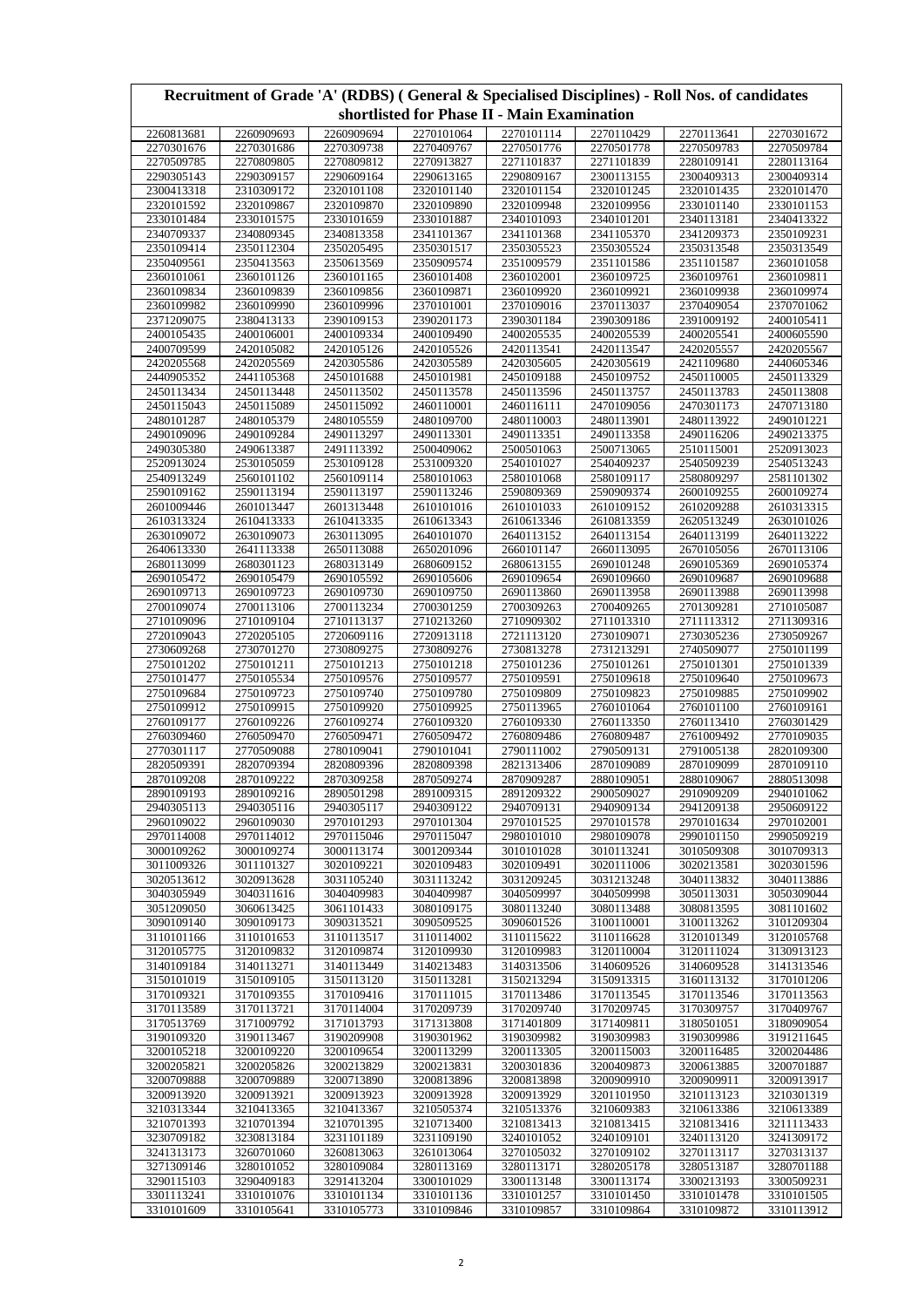| Recruitment of Grade 'A' (RDBS) (General & Specialised Disciplines) - Roll Nos. of candidates |                          |                          |                          |                                             |                          |                          |                          |
|-----------------------------------------------------------------------------------------------|--------------------------|--------------------------|--------------------------|---------------------------------------------|--------------------------|--------------------------|--------------------------|
|                                                                                               |                          |                          |                          | shortlisted for Phase II - Main Examination |                          |                          |                          |
| 3310113940                                                                                    | 3310115020               | 3320101033               | 3320109203               | 3321013307                                  | 3330105083               | 3330205467               | 3330305492               |
| 3330305510                                                                                    | 3330313520               | 3330501539               | 3330601545               | 3330613560                                  | 3331105624               | 3331109629               | 3331113633               |
| 3331113637                                                                                    | 3331413676               | 3340109295               | 3340109300               | 3340109324                                  | 3340109333               | 3340109409               | 3340113528               |
| 3340113545                                                                                    | 3340113565               | 3340113594               | 3340113610               | 3340209712                                  | 3340209715               | 3340301728               | 3340313790               |
| 3340709819                                                                                    | 3340713822               | 3340809824               | 3340813832               | 3341009851                                  | 3341009852               | 3341009854               | 3341113877               |
| 3341209882                                                                                    | 3350105097               | 3350109212               | 3350113254               | 3350113262                                  | 3350113285               | 3350113301               | 3350113313               |
| 3350205361                                                                                    | 3350209382               | 3350305396               | 3350309426               | 3350313437                                  | 3350313442               | 3350501459               | 3350609462               |
| 3350609463                                                                                    | 3351013487               | 3351101495               | 3351105496               | 3351105497                                  | 3351113505               | 3351409513               | 3360101341               |
| 3360101375                                                                                    | 3360101429               | 3360101471               | 3360105585               | 3360109619                                  | 3360109626               | 3360109627               | 3360109643               |
| 3360109651                                                                                    | 3360109668               | 3360109671               | 3360109708               | 3360109727                                  | 3360109743               | 3360109755               | 3360109779               |
| 3360113007                                                                                    | 3360113849               | 3360115244               | 3360115245               | 3370201203                                  | 3370305265               | 3370309272               | 3370501334               |
| 3370501335                                                                                    | 3370505341               | 3370509351               | 3370609363               | 3370713376                                  | 3370809389               | 3370809391               | 3370813397               |
| 3370909405                                                                                    | 3371013426               | 3371313457               | 3380609002               | 3380613004                                  | 3380613015               | 3380709020               | 3380913031               |
| 3380913032                                                                                    | 3380913033<br>3381113075 | 3380913034<br>3381209085 | 3381009043<br>3381209087 | 3381013053<br>3381213088                    | 3381013055<br>3381213091 | 3381013060<br>3390109058 | 3381109068<br>3390109078 |
| 3381113071<br>3390113136                                                                      | 3390113244               | 3390113277               | 3390113293               | 3390201334                                  | 3390205337               | 3390309376               | 3390309378               |
| 3390313387                                                                                    | 3390409401               | 3390413404               | 3390813419               | 3390909424                                  | 3390913427               | 3390913428               | 3391009431               |
| 3391101438                                                                                    | 3391113439               | 3391209447               | 3391213450               | 3391313457                                  | 3400101950               | 3400113179               | 3400113193               |
| 3400113301                                                                                    | 3400113322               | 3400113379               | 3400113394               | 3400113558                                  | 3400113563               | 3400113567               | 3400113625               |
| 3400113648                                                                                    | 3400113686               | 3400113769               | 3400116875               | 3400116878                                  | 3400116882               | 3400116897               | 3410101180               |
| 3410101200                                                                                    | 3410101228               | 3410109554               | 3410109568               | 3410109577                                  | 3410109613               | 3410109614               | 3410109616               |
| 3410109621                                                                                    | 3410109643               | 3410109647               | 3410109695               | 3410109697                                  | 3410109701               | 3410109705               | 3410109707               |
| 3410109709                                                                                    | 3410109713               | 3410109720               | 3410109729               | 3410113783                                  | 3410113868               | 3410113894               | 3410113915               |
| 3410113919                                                                                    | 3410113921               | 3410113965               | 3420113038               | 3420113043                                  | 3420113136               | 3420113172               | 3420201372               |
| 3420201380                                                                                    | 3420205388               | 3420209396               | 3420209400               | 3420213406                                  | 3420213412               | 3420309459               | 3420313473               |
| 3420413499                                                                                    | 3420509502               | 3420513507               | 3420601511               | 3420601512                                  | 3420713541               | 3420713542               | 3420809558               |
| 3420813582                                                                                    | 3420909589               | 3420909590               | 3420909591               | 3420913592                                  | 3421001597               | 3421009606               | 3421013612               |
| 3421013635                                                                                    | 3421013639               | 3421101647               | 3421101648               | 3421113655                                  | 3421113658               | 3421201665               | 3421209670               |
| 3421213674                                                                                    | 3421301679               | 3421313687               | 3421313690               | 3421409693                                  | 3421413697               | 3421413701               | 3421413710               |
| 3421413719                                                                                    | 3430101397               | 3430101590               | 3430101604               | 3430101816                                  | 3430101817               | 3430101919               | 3430103352               |
| 3430109002                                                                                    | 3430109112               | 3430109135               | 3430109154               | 3430112360                                  | 3430113229               | 3430113241               | 3440101010               |
| 3440101011                                                                                    | 3440109231               | 3440109232               | 3440109233               | 3440109240                                  | 3440113405               | 3440113416               | 3440113434               |
| 3440201452<br>3440709614                                                                      | 3440301496               | 3440305532               | 3440501592               | 3440501594                                  | 3440601601               | 3440609604               | 3440613606               |
| 3450101910                                                                                    | 3440909633<br>3450101937 | 3441101655<br>3450109016 | 3441309676<br>3450109027 | 3441313678<br>3450112562                    | 3441313679<br>3450112564 | 3450101666<br>3450113071 | 3450101896<br>3450113135 |
| 3450113282                                                                                    | 3450113482               | 3450113506               | 3450113520               | 3450113553                                  | 3450116592               | 3450116593               | 3460105049               |
| 3460105062                                                                                    | 3460109096               | 3460109115               | 3460109132               | 3460109149                                  | 3460109152               | 3460109187               | 3460109216               |
| 3460109221                                                                                    | 3460109228               | 3460109237               | 3460109280               | 3460109305                                  | 3460109307               | 3460113403               | 3460113410               |
| 3460113456                                                                                    | 3460113467               | 3460113509               | 3460113641               | 3460201717                                  | 3460201724               | 3460209737               | 3460213749               |
| 3460305824                                                                                    | 3460309867               | 3460309879               | 3460313899               | 3460413940                                  | 3460509948               | 3460509949               | 3460509952               |
| 3460513953                                                                                    | 3460513958               | 3460613968               | 3460809989               | 3460809992                                  | 3460809995               | 3460809999               | 3470809004               |
| 3470813009                                                                                    | 3471013062               | 3471413112               | 3480101477               | 3480101488                                  | 3480109821               | 3480109846               | 3480109885               |
| 3480113006                                                                                    | 3480113179               | 3480113916               | 3480116281               | 3480116300                                  | 3490209287               | 3490305318               | 3490309336               |
| 3490309338                                                                                    | 3490313346               | 3490313350               | 3490313364               | 3490313365                                  | 3490313369               | 3490409402               | 3490409403               |
| 3490413408                                                                                    | 3490501414               | 3490513424               | 3490601431               | 3490609433                                  | 3490609434               | 3490609436               | 3490609437               |
| 3490613438                                                                                    | 3490613439               | 3490613441               | 3490613443               | 3490613444                                  | 3490613448               | 3490613449               | 3490709457               |
| 3490709458                                                                                    | 3490909475               | 3490909476               | 3490913478               | 3490913485                                  | 3491009498               | 3491209544               | 3491213546               |
| 3500101157                                                                                    | 3500101341               | 3500105365               | 3500105471               | 3500109610                                  | 3500109644               | 3500109697               | 3500113084               |
| 3500113091<br>3510305062                                                                      | 3500113794               | 3500113923               | 3500115123               | 3500115124                                  | 3500205955               | 3500205969<br>3510601131 | 3500209975               |
| 3510609134                                                                                    | 3510309085<br>3510613138 | 3510309087<br>3510613139 | 3510501117<br>3510709144 | 3510509123<br>3510809149                    | 3510509124<br>3510813153 | 3510909158               | 3510601132<br>3510909159 |
| 3511013175                                                                                    | 3511013181               | 3511101185               | 3511101189               | 3511113198                                  | 3511313218               | 3511313225               | 3511409230               |
| 3511413237                                                                                    | 3511413240               | 3520101393               | 3520101563               | 3520101626                                  | 3520109732               | 3520109738               | 3520109748               |
| 3520109779                                                                                    | 3520109786               | 3520109789               | 3520109799               | 3520109817                                  | 3520109822               | 3520109831               | 3520109832               |
| 3520109843                                                                                    | 3520109870               | 3520109902               | 3520109935               | 3520109956                                  | 3520109957               | 3520109968               | 3520112271               |
| 3520112288                                                                                    | 3520113126               | 3520113144               | 3520113154               | 3520113230                                  | 3530109001               | 3530109020               | 3530109044               |
| 3530109050                                                                                    | 3530109054               | 3530109061               | 3530109066               | 3530109068                                  | 3530113124               | 3530113167               | 3530113168               |
| 3530113242                                                                                    | 3530113304               | 3530209349               | 3530301362               | 3530301377                                  | 3530309391               | 3530309393               | 3530309404               |
| 3530509421                                                                                    | 3530601426               | 3530601427               | 3530609433               | 3530609435                                  | 3530613441               | 3530809450               | 3530909470               |
| 3530909472                                                                                    | 3531009488               | 3531209522               | 3531213529               | 3540105123                                  | 3540109171               | 3540109266               | 3540109281               |
| 3540109317                                                                                    | 3540109319               | 3540109328               | 3540109360               | 3540109384                                  | 3540109400               | 3540109406               | 3540109475               |
| 3540109482                                                                                    | 3540109523               | 3540109561               | 3540113694               | 3540113702                                  | 3540113730               | 3540113759               | 3540113846               |
| 3540113850                                                                                    | 3540113900               | 3540113994               | 3550101419               | 3550104140                                  | 3550105815               | 3550105900               | 3550105921               |
| 3550105964                                                                                    | 3550105972               | 3550113004               | 3550113010               | 3550113050                                  | 3550113086               | 3550113090               | 3550113108               |
| 3550113117                                                                                    | 3550114158               | 3550116148               | 3560105048               | 3560109121                                  | 3560109153               | 3560109198               | 3560109211               |
| 3560109230                                                                                    | 3560109254               | 3560109294               | 3560109339               | 3560109380                                  | 3560109403               | 3560109424               | 3560109434               |
| 3560113505                                                                                    | 3560113585               | 3560113626               | 3560113704               | 3560113717                                  | 3560113758               | 3560113780               | 3560113811               |
| 3560113828<br>3570501062                                                                      | 3560201855<br>3570501064 | 3560201867<br>3570501071 | 3560213897<br>3570509085 | 3560213898<br>3570509088                    | 3560309960<br>3570513096 | 3560309987<br>3570513101 | 3560309999<br>3570609114 |
| 3570609117                                                                                    | 3570809161               | 3570913179               | 3571009192               | 3571101215                                  | 3571105226               | 3580513001               | 3580609006               |
| 3580809028                                                                                    | 3580809029               | 3580909052               | 3581101068               | 3581213075                                  | 3590201055               | 3590309126               | 3590409142               |
| 3590409143                                                                                    | 3590609161               | 3590809168               | 3591009182               | 3591013185                                  | 3591109189               | 3591209195               | 3591313199               |
| 3591413202                                                                                    | 3600101783               | 3600101833               | 3600103730               | 3600111736                                  | 3600113089               | 3600113154               | 3600113162               |
| 3600113202                                                                                    | 3600113361               | 3600113408               | 3600113489               | 3600113713                                  | 3600116725               | 3610105355               | 3610109380               |
| 3610109424                                                                                    | 3610109439               | 3610109472               | 3610113631               | 3610113672                                  | 3610113799               | 3610113979               | 3610113984               |
| 3620201125                                                                                    | 3620205134               | 3620209145               | 3620213176               | 3620309211                                  | 3620309220               | 3620409254               | 3620409256               |